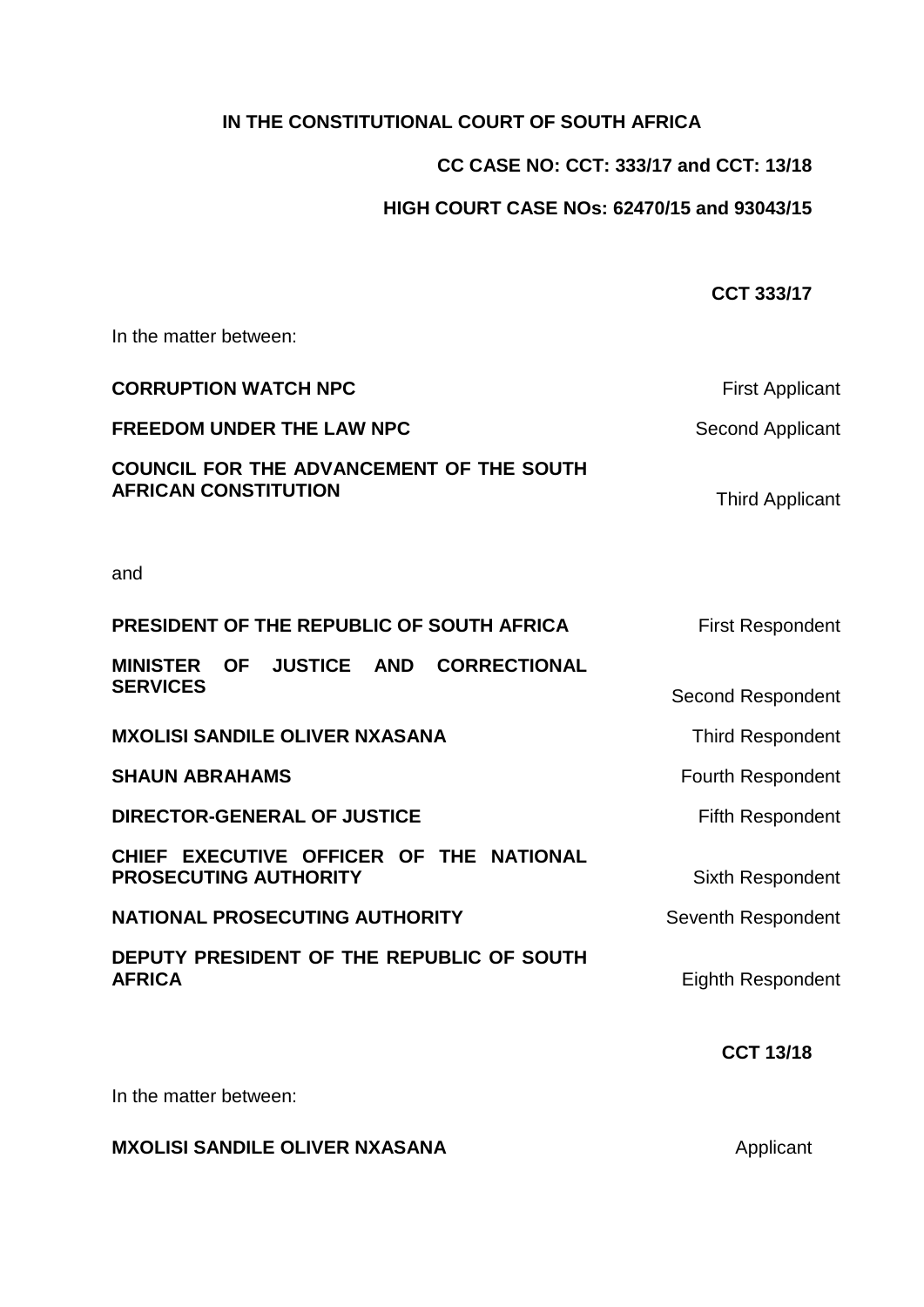and

| <b>CORRUPTION WATCH NPC</b>                                             | <b>First Respondent</b>  |
|-------------------------------------------------------------------------|--------------------------|
| <b>FREEDOM UNDER LAW NPC</b>                                            | <b>Second Respondent</b> |
| COUNCIL FOR THE ADVANCEMENT OF THE SOUTH<br><b>AFRICAN CONSTITUTION</b> | <b>Third Respondent</b>  |
| PRESIDENT OF THE REPUBLIC OF SOUTH AFRICA                               | <b>Fourth Respondent</b> |
| MINISTER OF JUSTICE AND CORRECTIONAL                                    |                          |
| <b>SERVICES</b>                                                         | <b>Fifth Respondent</b>  |
| <b>SHAUN ABRAHAMS</b>                                                   | <b>Sixth Respondent</b>  |
| <b>DIRECTOR-GENERAL OF JUSTICE</b>                                      | Seventh Respondent       |
| CHIEF EXECUTIVE OFFICER OF THE NATIONAL                                 |                          |
| PROSECUTING AUTHORITY                                                   | Eighth Respondent        |
| NATIONAL PROSECUTING AUTHORITY                                          | Ninth Respondent         |
| DEPUTY PRESIDENT OF THE REPUBLIC OF SOUTH<br><b>AFRICA</b>              | <b>Tenth Respondent</b>  |

# **CORRUPTION WATCH AND FREEDOM UNDER LAW'S WRITTEN SUBMISSIONS**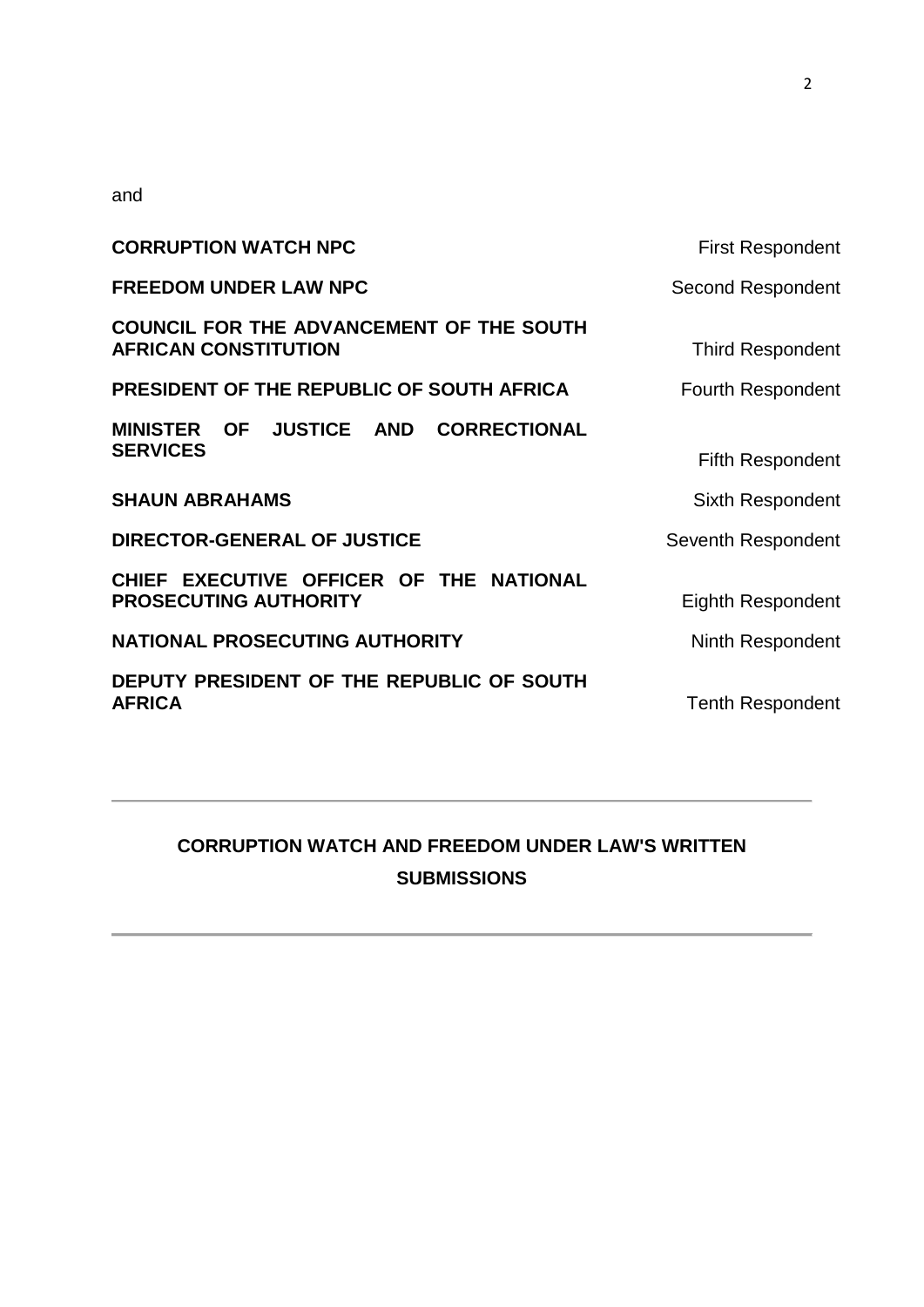# **CONTENTS**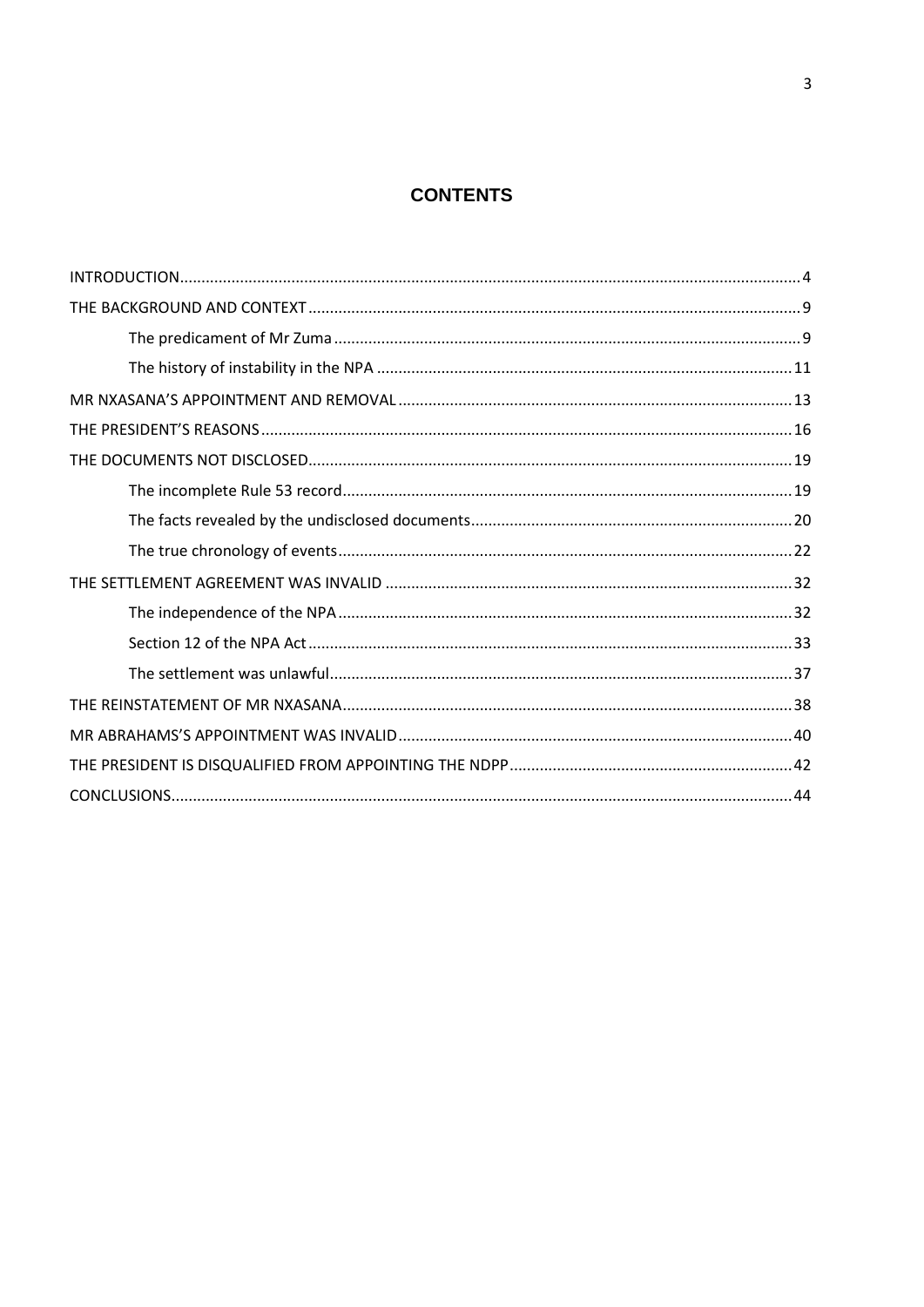#### <span id="page-3-0"></span>**INTRODUCTION**

- 1. The backdrop of this case is that the President has for many years been at risk of prosecution on multiple charges of racketeering, corruption, money laundering and fraud. The final decision on the fate of his prosecution will probably be taken by the National Director of Public Prosecutions ("NDPP").
- 2. Mr Nxasana was appointed NDPP with effect from October 2013. The President however became disenchanted with him for reasons he has never credibly explained. He embarked on efforts to oust Mr Nxasana. He first tried to do so from about July 2014 by the stick of an inquiry into Mr Nxasana's fitness to hold office. When that did not work, he tried the carrot of offering Mr Nxasana increasing amounts of public money to leave office. He eventually persuaded Mr Nxasana to go in return for an amount of R17 357 233. The President, the Minister of Justice and Mr Nxasana entered into a "*Settlement Agreement"[1](#page-3-1)* in terms of which,
	- 2.1. the President recognised that Mr Nxasana "*is professionally competent, sufficiently experienced and conscientious and has the requisite integrity to hold a senior public position both in the public and private sector"[2](#page-3-2) ;* and

<span id="page-3-1"></span>Settlement Agreement 14 May 2015 vol 2 p 168  $\mathbf{1}$ 

<span id="page-3-2"></span> $2$  P 170 clause 2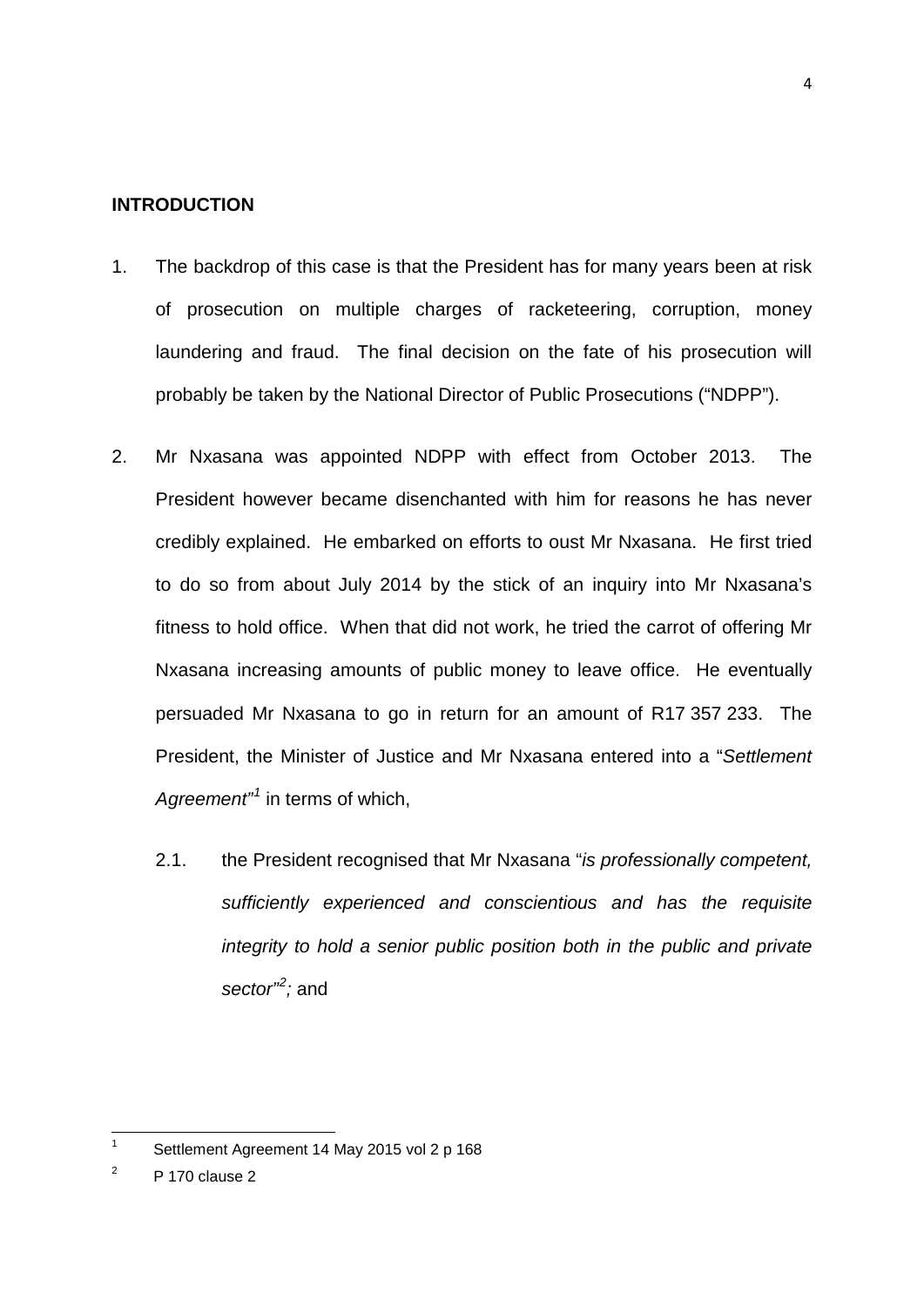- 2.2. Mr Nxasana undertook to relinquish his post as NDPP from 1 June 2015 in return for the payment of an amount of R17.[3](#page-4-0)m. $3$
- 3. Very soon after Mr Nxasana had left office, the President appointed Mr Abrahams in his stead on 18 June 2015. Mr Abrahams is still the incumbent NDPP.
- 4. Corruption Watch and Freedom under Law launched an application to review and set aside the Settlement Agreement, the payment to Mr Nxasana and the appointment of Mr Abrahams. They also asked for orders declaring that, because the President has a close personal interest in the matter, he is disqualified from appointing the NDPP.
- 5. A full bench of the High Court upheld the application in a judgment handed down on 8 December 2017. $4$  Its orders are set out in paragraph 128 of the judgment. They may be summarised as follows:
	- 5.1. *The Settlement Agreement was invalid*

The Settlement Agreement and the payment of R17,3m are declared invalid and are set aside (orders 1 and 3). Mr Nxasana is ordered to repay the money (order 6).

<span id="page-4-0"></span><sup>3</sup> P 170 clauses 3 and 4  $\mathbf{R}$ 

<span id="page-4-1"></span><sup>4</sup> Judgment vol 15 p 1390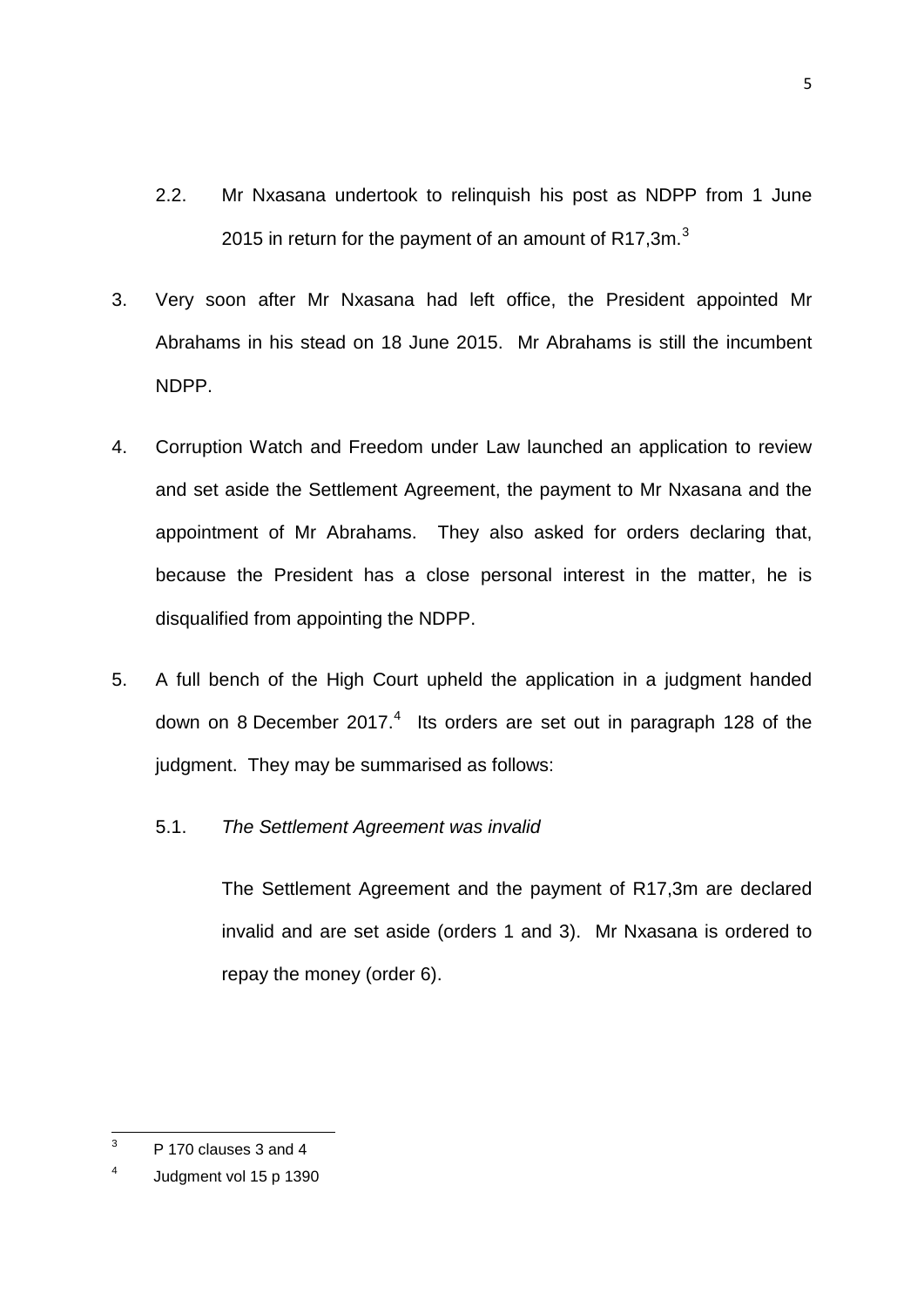#### 5.2. *Mr Nxasana is not reinstated*

The termination of Mr Nxasana's appointment is declared invalid but the order of invalidity is suspended (orders 2 and 9). It means that he is not reinstated as NDPP.

5.3. *Mr Abrahams's appointment was invalid*

Mr Abrahams's appointment is declared invalid and is set aside (order 4). This order is suspended for 60 days to allow for the appointment of a new NDPP (order 9). It is declared that the decisions taken and as performed by Mr Abrahams as NDPP are not invalid merely because of the invalidity of his appointment (order 5).

#### 5.4. *The President may not appoint the NDPP*

It is declared that, in terms of s 96(2)(b) of the Constitution, the incumbent President may not appoint, suspend or remove the NDPP (order 7). As long as he is in office, the Deputy President is responsible for the performance of these functions (order 8).

5.5. *Costs*

The unsuccessful respondents, the President, the Minister of Justice, Mr Abrahams and the NPA, must pay the applicants' costs.

6. The applicants applied to this court for confirmation of the High Court's orders in terms of s 172(2) of the Constitution. The orders invalidating the Settlement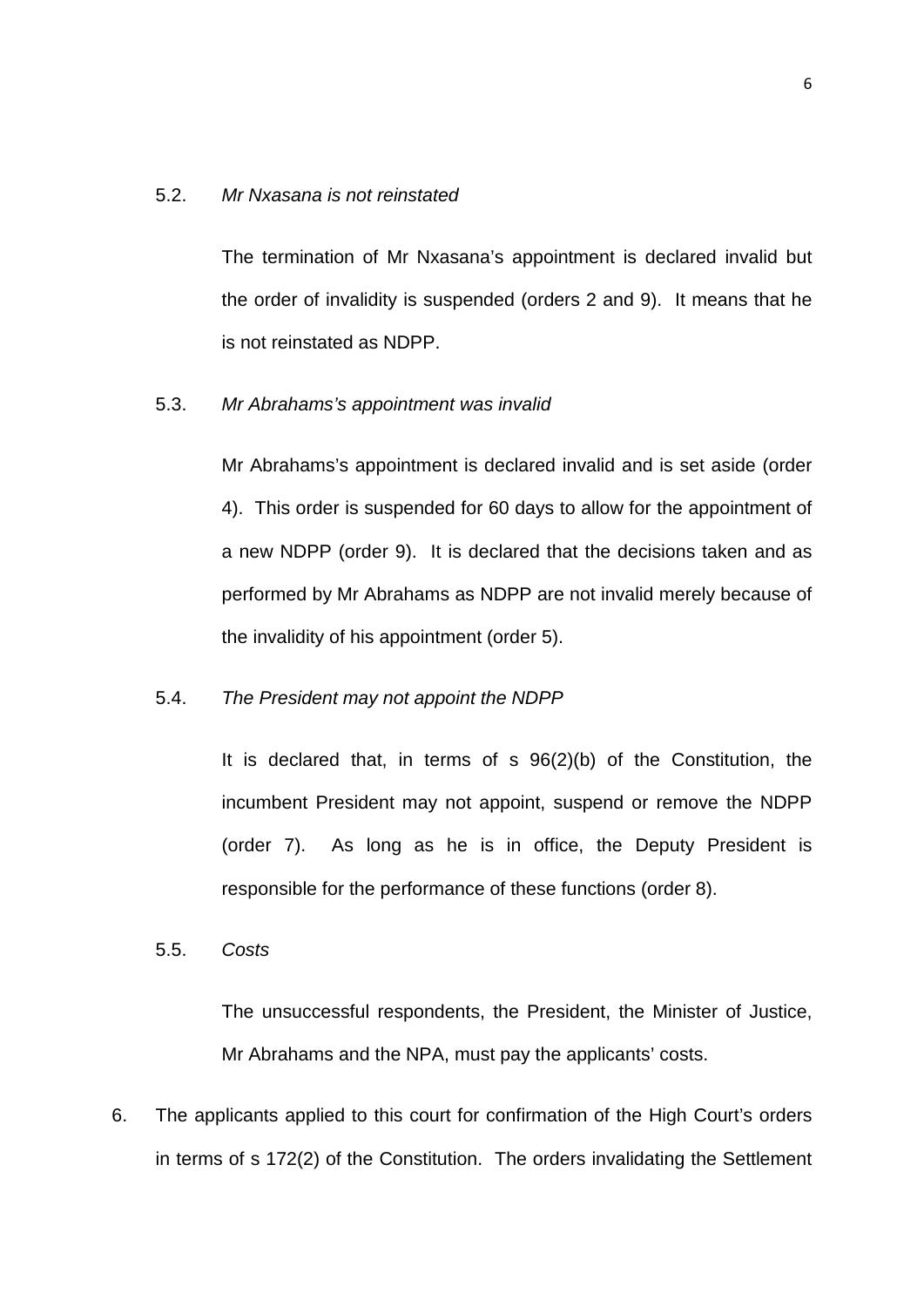Agreement and the appointment of Mr Abrahams are orders of constitutional invalidity of the conduct of the President and are thus subject to confirmation. The remaining orders are incidental to and dependent on those orders.

- 7. Mr Nxasana and the President oppose confirmation of and appeal against some of the High Court's orders.
- 8. The only remaining issues of substance are the following:
	- 8.1. The applicants seek confirmation of the High Court's orders 1, 3 and 6. They declare unconstitutional and invalid and set aside the Settlement Agreement and the payment of R17,3m and order Mr Nxasana to repay the money. Nobody opposes the confirmation of these orders.
	- 8.2. The applicants also seek confirmation of the High Court's order 3 as far as it goes. It declares the termination of Mr Nxasana's appointment in terms of the Settlement Agreement to be unconstitutional and invalid. The applicants and Mr Nxasana however contend that the High Court should have reinstated Mr Nxasana by setting aside the termination of his appointment.
	- 8.3. The applicants ask for confirmation of the High Court's orders 4, 5 and 9 declaring Mr Abrahams's appointment to be unconstitutional and invalid and setting it aside. Mr Abrahams and the NPA oppose the confirmation of these orders and appeal against them.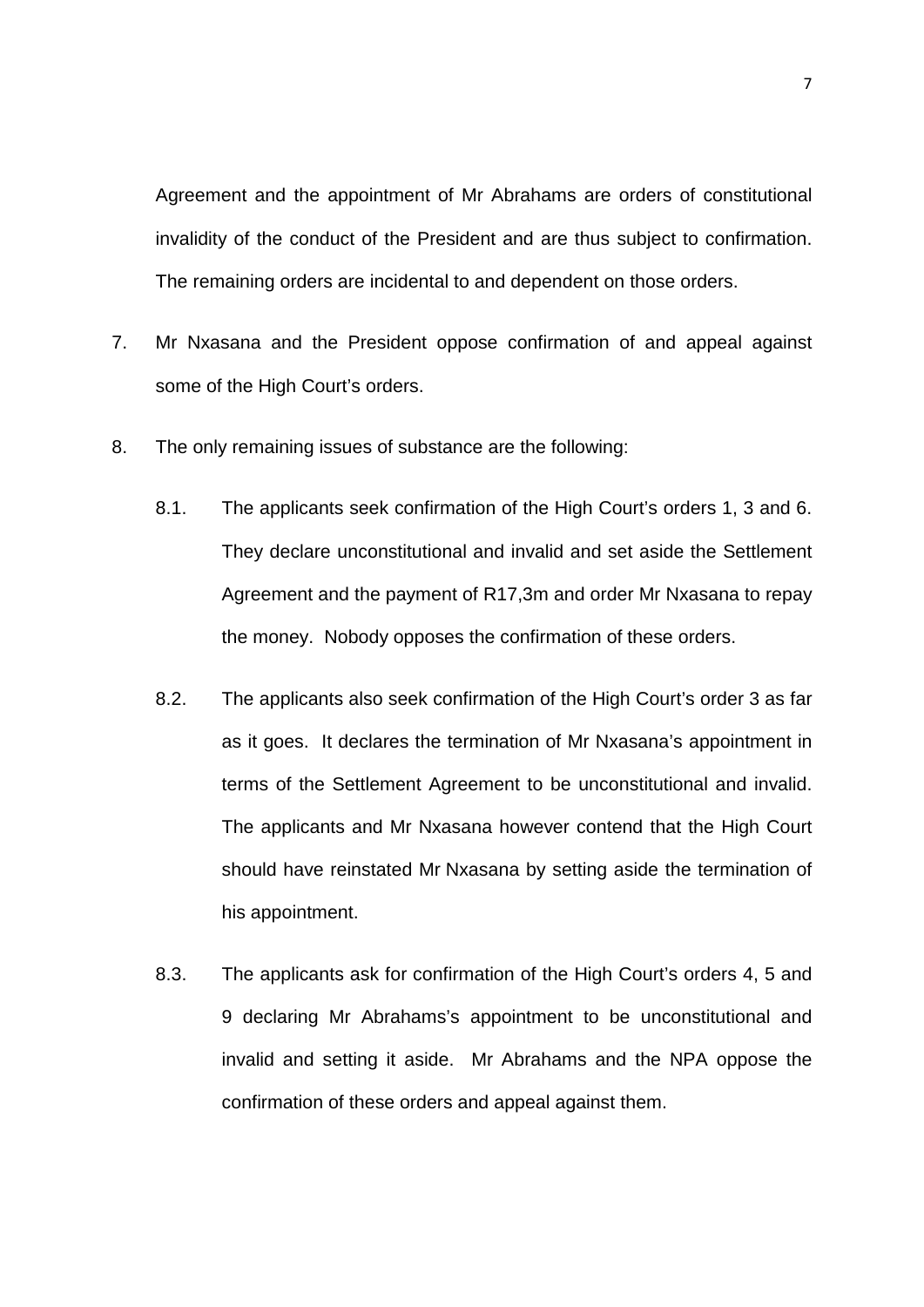- 8.4. The President appeals against the High Court's orders 7 and 8. They declare that he is disqualified from appointing, suspending or removing the NDPP and that the Deputy President must perform these functions.
- 9. The Council for the Advancement of the South African Constitution also launched an application very similar to that of Corruption Watch and FUL. Its application however also attacked the constitutional validity of certain provisions of the National Prosecuting Authority Act 32 of 1998. The two applications were consolidated in the High Court. The High Court upheld CASAC's attack on the constitutional validity of certain provisions of the NPA Act and made the orders set out in paragraph 129 of its judgment. CASAC applies for confirmation of those orders.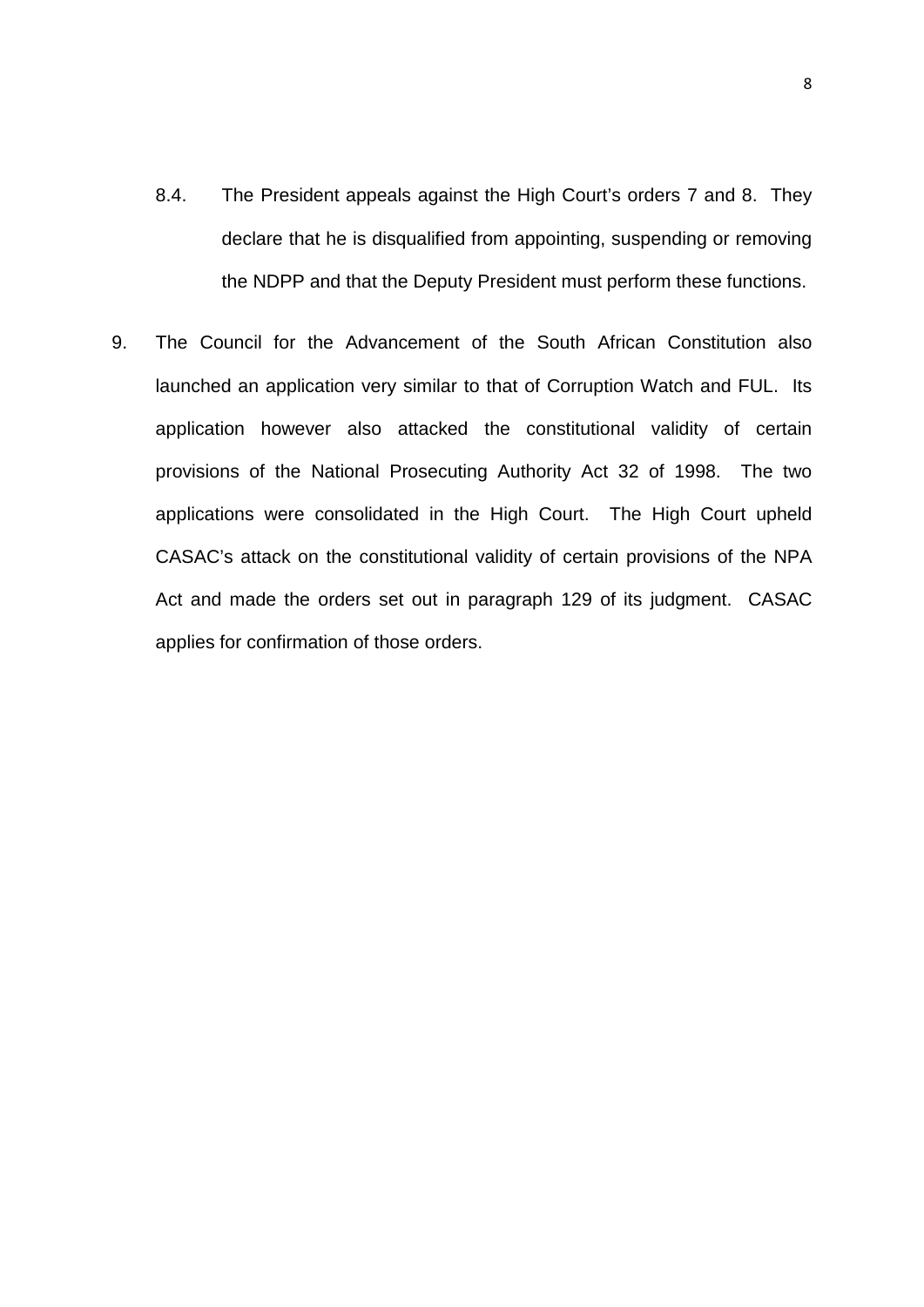# <span id="page-8-0"></span>**THE BACKGROUND AND CONTEXT**

#### <span id="page-8-1"></span>**The predicament of Mr Zuma**

- 10. Since before he took office as President, Mr Zuma has been in jeopardy of criminal charges:<sup>[5](#page-8-2)</sup>
	- 10.1. In August 2003, the then NDPP, Mr Ngcuka, announced his intention to charge Mr Schabir Schaik on counts of corruption involving allegedly corrupt payments to Mr Zuma, but stated that he would not charge Mr Zuma.
	- 10.2. In June 2005, Mr Shaik was convicted of corruption in relation to payments made to Mr Zuma.
	- 10.3. On 20 June 2005, Mr Pikoli, the then NDPP indicted Mr Zuma on charges of corruption.
	- 10.4. On 31 July 2006 the matter was called for trial on two corruption counts which mirrored two corruption counts on which Mr Shaik was convicted. When the NPA was not ready to proceed with the trial, the matter was struck from the roll.
	- 10.5. In December 2007, Mr Mpshe who was now the Acting NDPP following the removal from office of Mr Pikoli, took a new decision to indict Mr Zuma on 18 main counts of racketeering, corruption, money laundering,

<span id="page-8-2"></span>Founding Affidavit vol 1 pp 22-3 paras  $44.1 - 44.9$  $\overline{5}$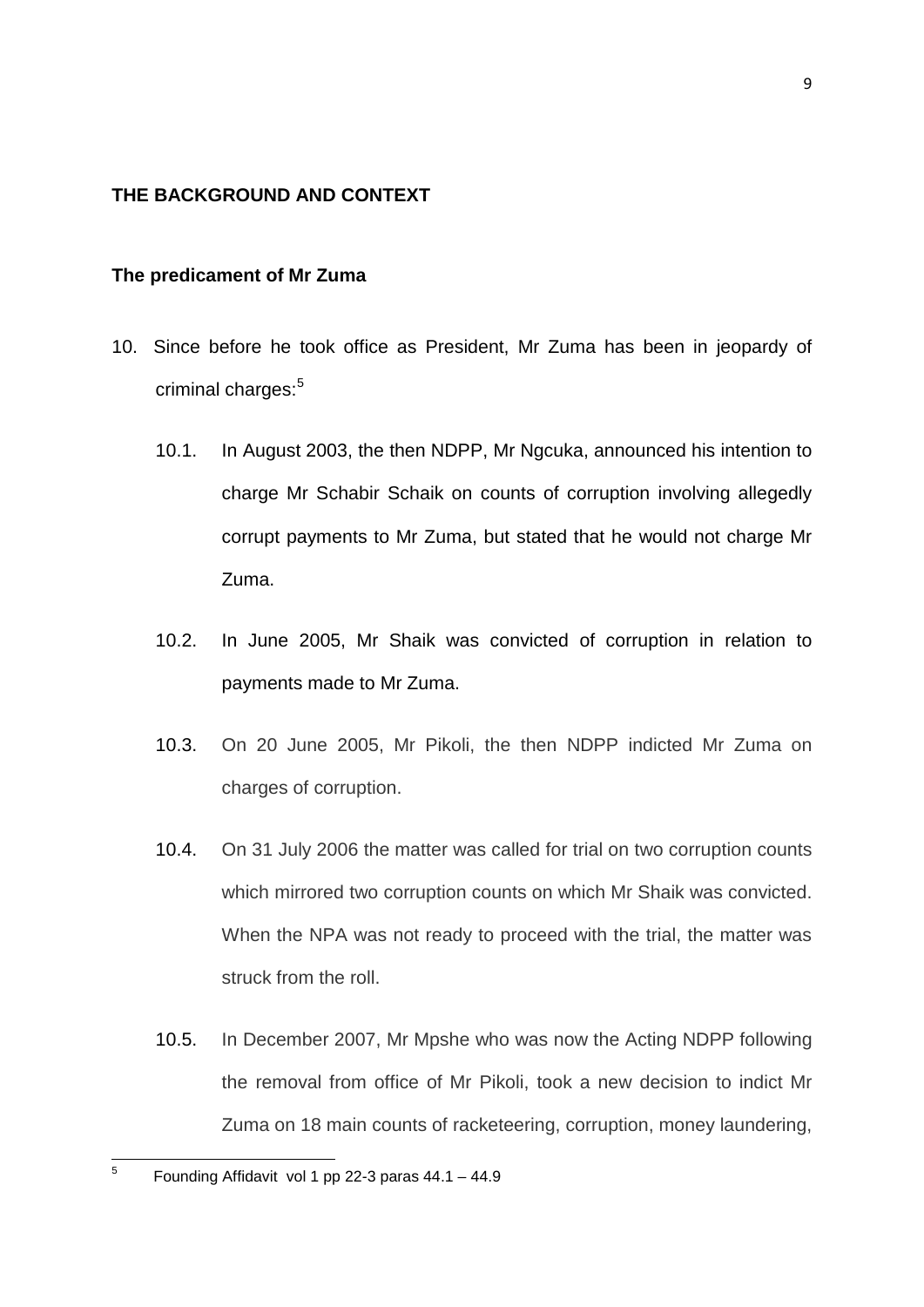tax evasion and fraud. The indictment was, for the most part, based on the same subject matter that was dealt with in the Shaik trial.

- 10.6. In September 2008, Nicholson J set aside the decision taken by Mr Mpshe on grounds that It was not an independent decision and was tainted by political Interference.
- 10.7. In January 2009, the SCA overturned the judgment of Nicholson J, leaving the decision to charge Mr Zuma intact.
- 10.8. On 6 April 2009, Mr Mpshe decided to withdraw the charges against Mr Zuma.
- 10.9. Later in April 2009, the Democratic Party brought proceedings to review and set aside the decision of Mr Mpshe to withdraw the charges against Mr Zuma.
- 10.10. On 29 April 2016, a full bench of the North Gauteng High Court reviewed and set aside the decision of Mr Mpshe to withdraw the charges against Mr Zuma.<sup>[6](#page-9-0)</sup> Mr Zuma's attempts to appeal that decision have now failed.
- 11. Mr Zuma will now be facing corruption charges unless the NDPP decides again to withdraw those charges. He plainly has a personal interest in the identity of the NDPP who will take that decision, and has had such an interest since before he took office as President.

<span id="page-9-0"></span><sup>6</sup> *Democratic Alliance v Acting National Director of Public Prosecutions* 2016 (2) SACR 1 (GP)  $6\phantom{a}$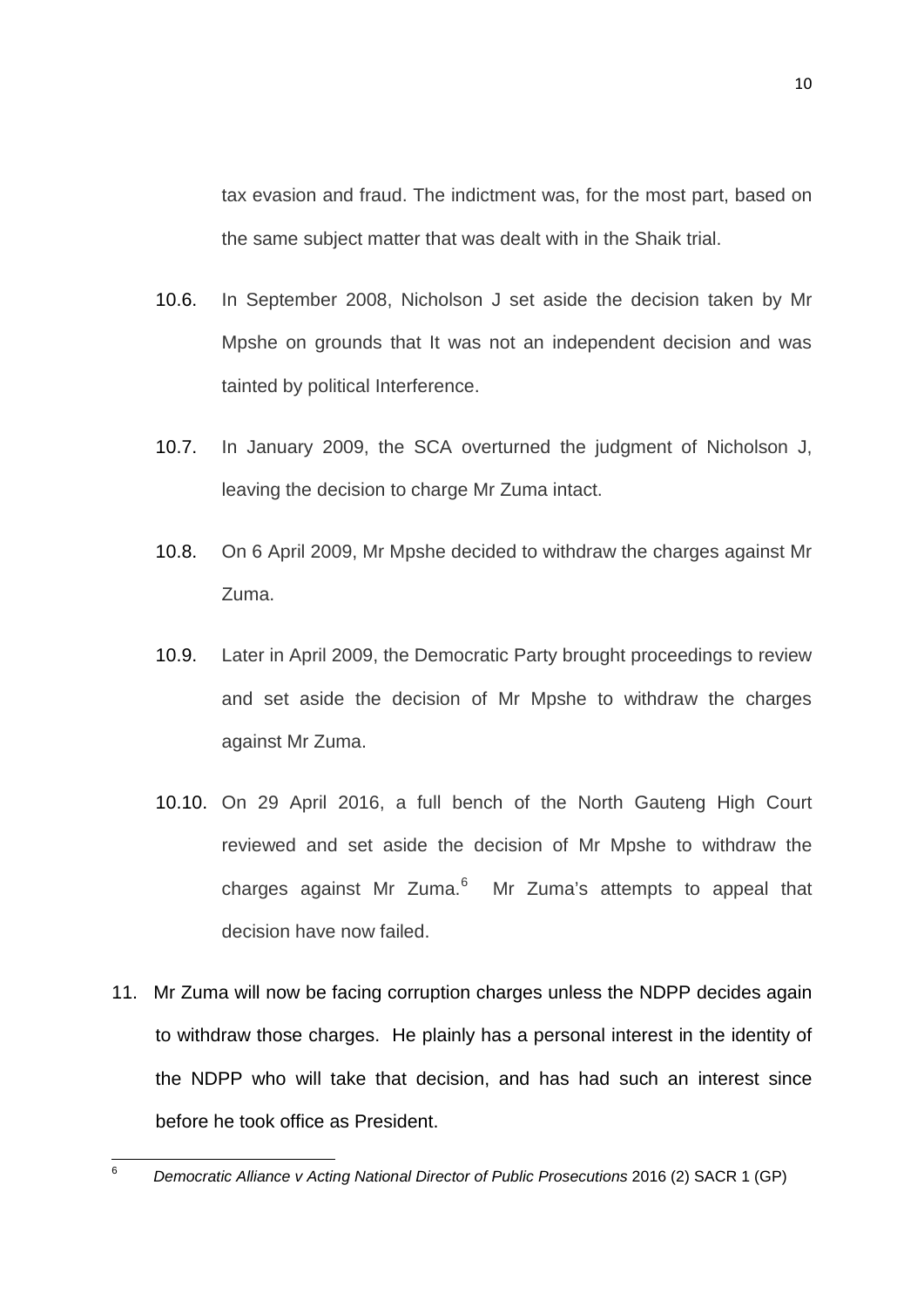#### <span id="page-10-0"></span>**The history of instability in the NPA**

- 12. There has been ongoing instability in the office of the NDPP since September 200[7](#page-10-1).<sup>7</sup>
- 13. In September 2007, the then NDPP, Mr Vusi Pikoli was suspended from office after he had resisted pressure from the executive not to prosecute the National Commissioner of Police, Mr Jackie Selebi for corruption related offences.<sup>[8](#page-10-2)</sup>
- 14. President Mbeki then established an inquiry under section 12(6)(a) of the NPA Act to inquire into allegations that Mr Pikoli was not a fit and proper person to hold office as the NDPP. That inquiry was chaired by the former Speaker of Parliament, Dr Ginwala. Dr Ginwala found that the allegations against Mr Pikoli were unsubstantiated and she recommended his reinstatement as NDPP.<sup>[9](#page-10-3)</sup>
- 15. Notwithstanding the recommendation of Dr Ginwala, Mr Pikoli was purportedly removed from office by President Motlanthe. In *Pikoli v President of the RSA* 2010 (1) SA 400 (GNP), Mr Pikoli successfully interdicted the President from appointing any successor in the office of NDPP pending a review application that he brought to set aside his removal from office. Mr Pikoli's review application was ultimately settled in terms of an agreement which provided for a substantial settlement payment to Mr Pikoli.<sup>[10](#page-10-4)</sup>

<span id="page-10-1"></span><sup>7</sup> Founding Affidavit, p 17 para 27  $\overline{7}$ 

<span id="page-10-2"></span><sup>8</sup> Founding Affidavit, p 17 para 28

<span id="page-10-3"></span><sup>&</sup>lt;sup>9</sup> Founding Affidavit, p 17 para 29

<span id="page-10-4"></span><sup>&</sup>lt;sup>10</sup> Founding Affidavit, p 17 para 30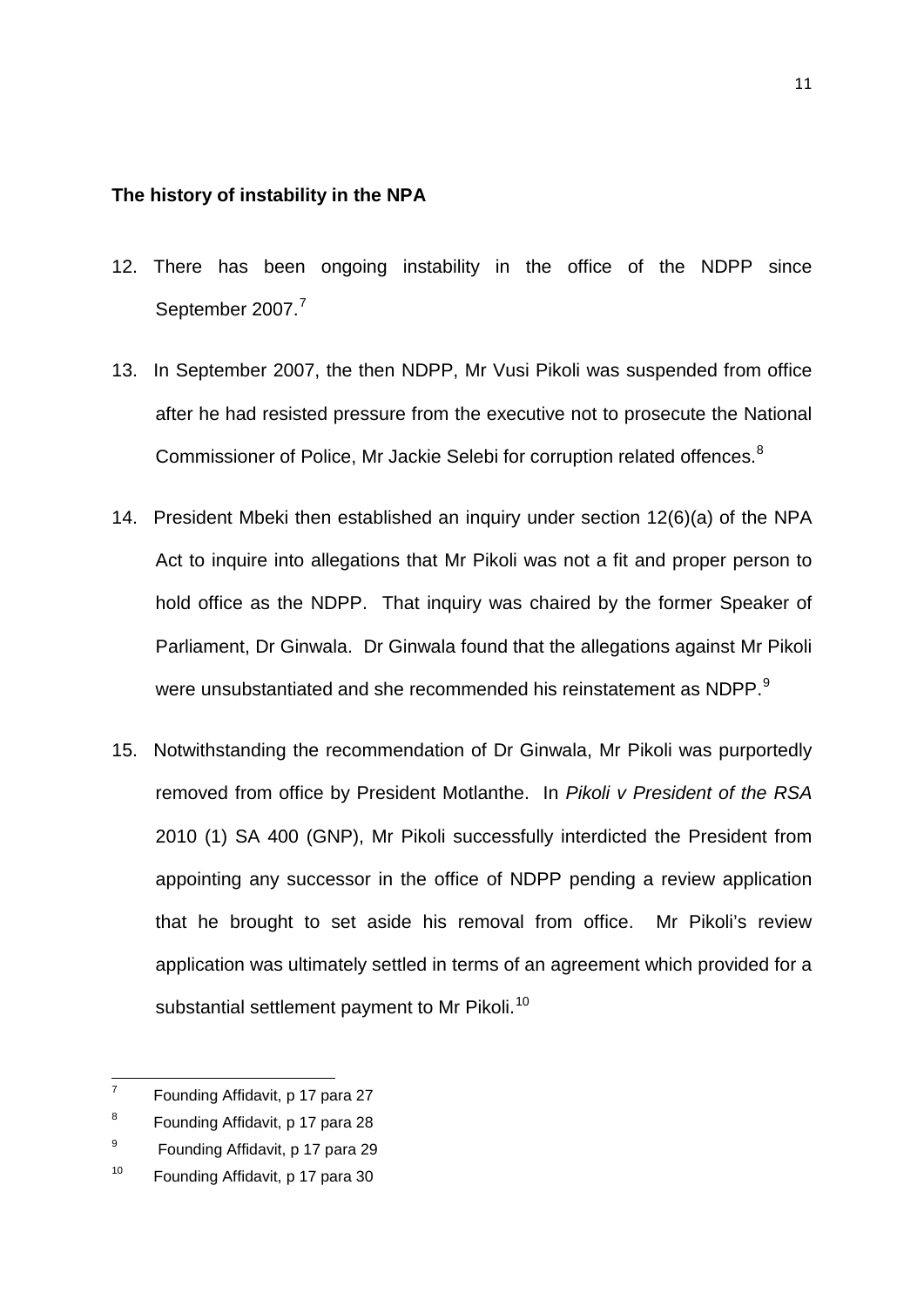- 16. Following the settlement of Mr Pikoli's review proceedings, on 25 November 2009, the President purported to appoint Mr Menzi Simelane as NDPP. That appointment was ultimately set aside by this Court on 5 October 2012 in *Democratic Alliance v President of the RSA* 2013 (1) SA 248 (CC).<sup>[11](#page-11-0)</sup>
- 17. For close to a year, the President made no appointment of a permanent NDPP. During 2013, the Council for the Advancement of the South African Constitution (CASAC) instituted an application in this Court to compel the President to make an appointment of a permanent NDPP. In his answering affidavit to that application, the President undertook to do so by the end of August 2013.<sup>[12](#page-11-1)</sup>

12

<span id="page-11-0"></span>Founding Affidavit, p 18 para 31  $11$ 

<span id="page-11-1"></span><sup>&</sup>lt;sup>12</sup> Founding Affidavit, p 18 para 32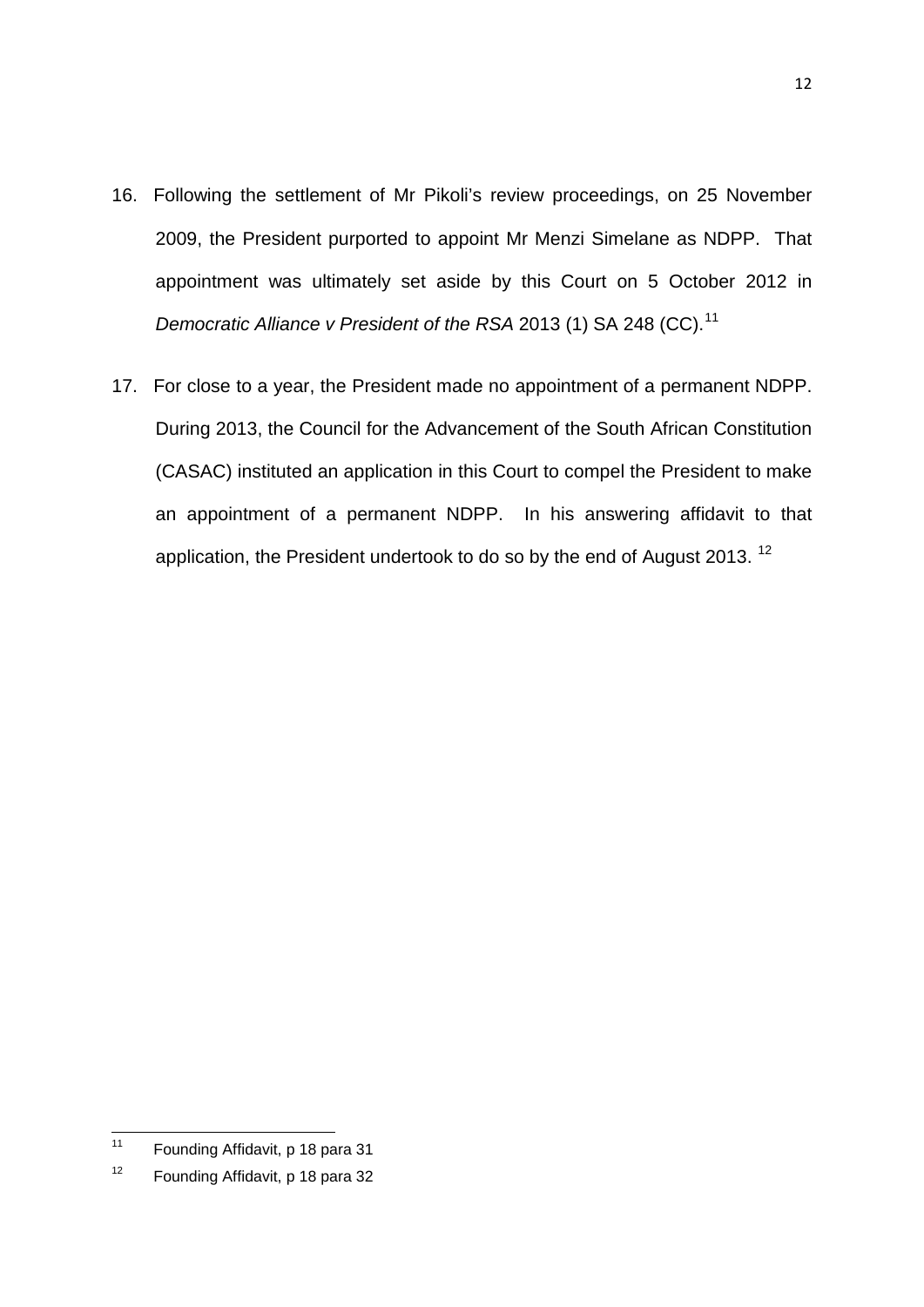#### <span id="page-12-0"></span>**MR NXASANA'S APPOINTMENT AND REMOVAL**

- 18. On 30 August 2013, the President announced the appointment of Mr Nxasana as the NDPP, with effect from 1 October 20[13](#page-12-1) for a period of 10 years.<sup>13</sup>
- 19. Less than a month after Mr Nxasana's appointment he was confronted with a crisis relating to one of his deputies and two other senior members of the NPA:
	- 19.1. On 23 September 2013, in *Freedom Under Law versus National Director of Public Prosecutions and Others*<sup>[14](#page-12-2)</sup> this Court (per Murphy J) made unfavourable credibility findings against Advocate Nomgcobo Jiba (Ms Jiba), the Deputy NDPP and a former Acting NDPP; Advocate Lawrence Mrwebi (Mr Mrwebi), a Special Director of Public Prosecutions and the Head of the Specialised Commercial Crimes Unit (SCCU) within the NPA, and Advocate Sibongile Mzinyathi, the Director of Public Prosecutions for North Gauteng (Mr Mzinyathi).<sup>[15](#page-12-3)</sup>
	- 19.2. On 1 April 2014, the judgment and findings of Murphy J were confirmed by the Supreme Court of Appeal (SCA) in *National Director of Public Prosecutions versus Freedom Under Law.[16](#page-12-4)*
	- 19.3. Following the decisions of the High Court and Supreme Court of Appeal, the NPA, through the office of the State Attorney, briefed senior

<span id="page-12-1"></span><sup>13</sup> Founding Affidavit, p 18 para 32  $13$ 

<span id="page-12-2"></span><sup>14</sup> 2014 (1) SA 254 (GNP)

<span id="page-12-3"></span><sup>&</sup>lt;sup>15</sup> Founding Affidavit, p 25 paras 47 - 47.1; Annexure CW14 vol 2 pp 174 - 177

<span id="page-12-4"></span><sup>16</sup> 2014 (4) SA 298 (SCA); Founding Affidavit, p 26 para 47.2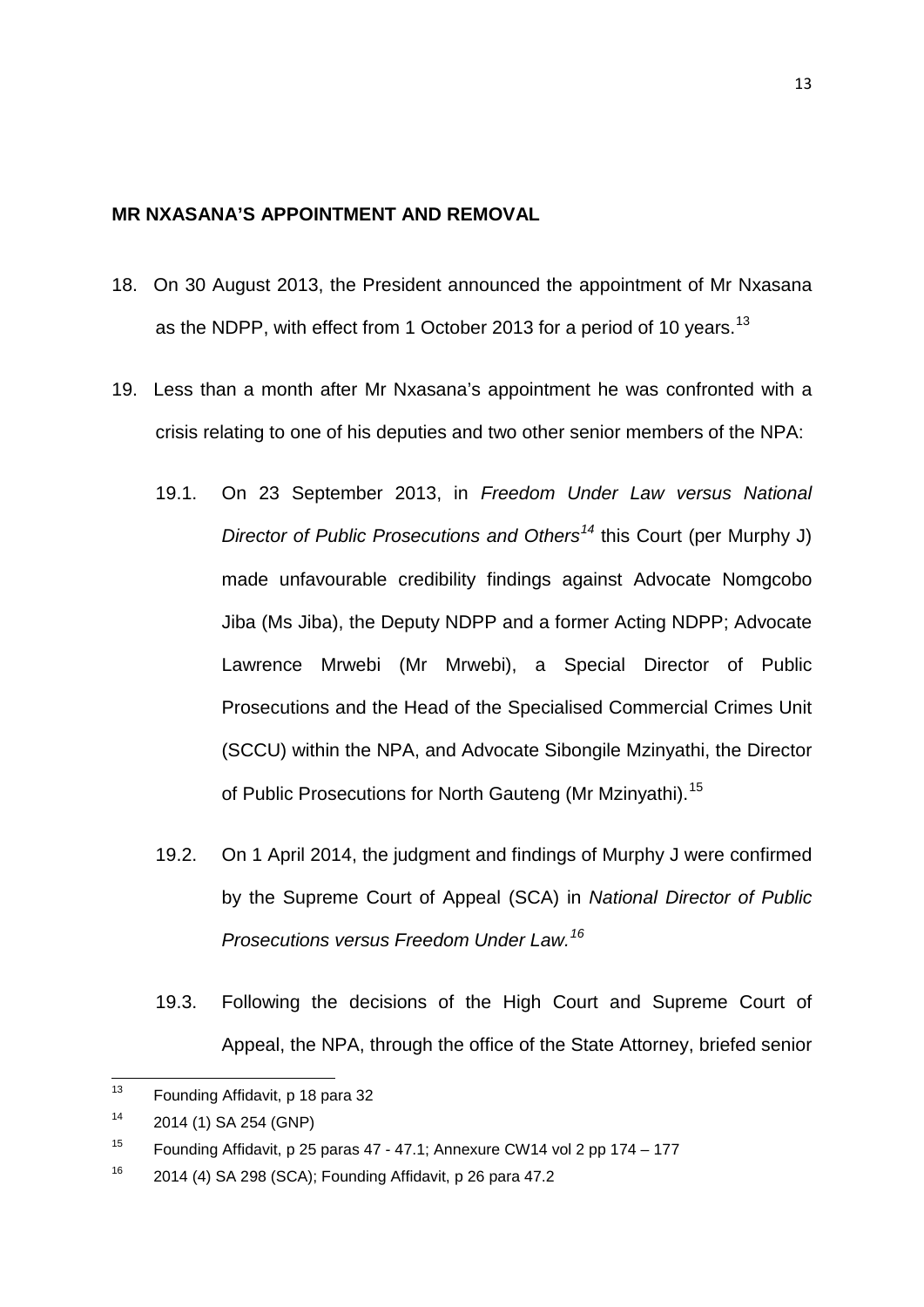counsel to furnish a legal opinion as to whether, among others, disciplinary steps ought to be taken against Advocates Jiba, Mrwebi and Mzinyathi.<sup>[17](#page-13-0)</sup>

- 19.4. The opinion was furnished to the State Attorney on 7 July 2014. In the opinion, senior counsel concluded that the findings of Murphy J in the High Court, as confirmed by Brand JA in the Supreme Court of Appeal, constituted compelling justification for disciplinary proceedings against Advocates Jiba, Mrwebi and Mzinyathi.<sup>[18](#page-13-1)</sup> The opinion recommended that:
	- 19.4.1. The President should, in terms of section 12(6)(a) of the NPA Act, consider provisionally suspending the mentioned senior NPA managers pending an inquiry into their fitness to hold the office:  $19$
	- 19.4.2. A criminal investigation for perjury be opened against all three members of the NPA; and <sup>[20](#page-13-3)</sup>
	- 19.4.3. The findings against the three NPA members be submitted to the General Council of the Bar as a matter of urgency to consider whether an application should be brought against

<span id="page-13-0"></span><sup>17</sup> Founding Affidavit, p 26 para 47.3  $17$ 

<span id="page-13-1"></span><sup>&</sup>lt;sup>18</sup> Founding Affidavit, p 26 para 47.4

<span id="page-13-2"></span><sup>19</sup> Founding Affidavit, p 26 para 47.4.1

<span id="page-13-3"></span><sup>&</sup>lt;sup>20</sup> Founding Affidavit, p 26 para 47.4.2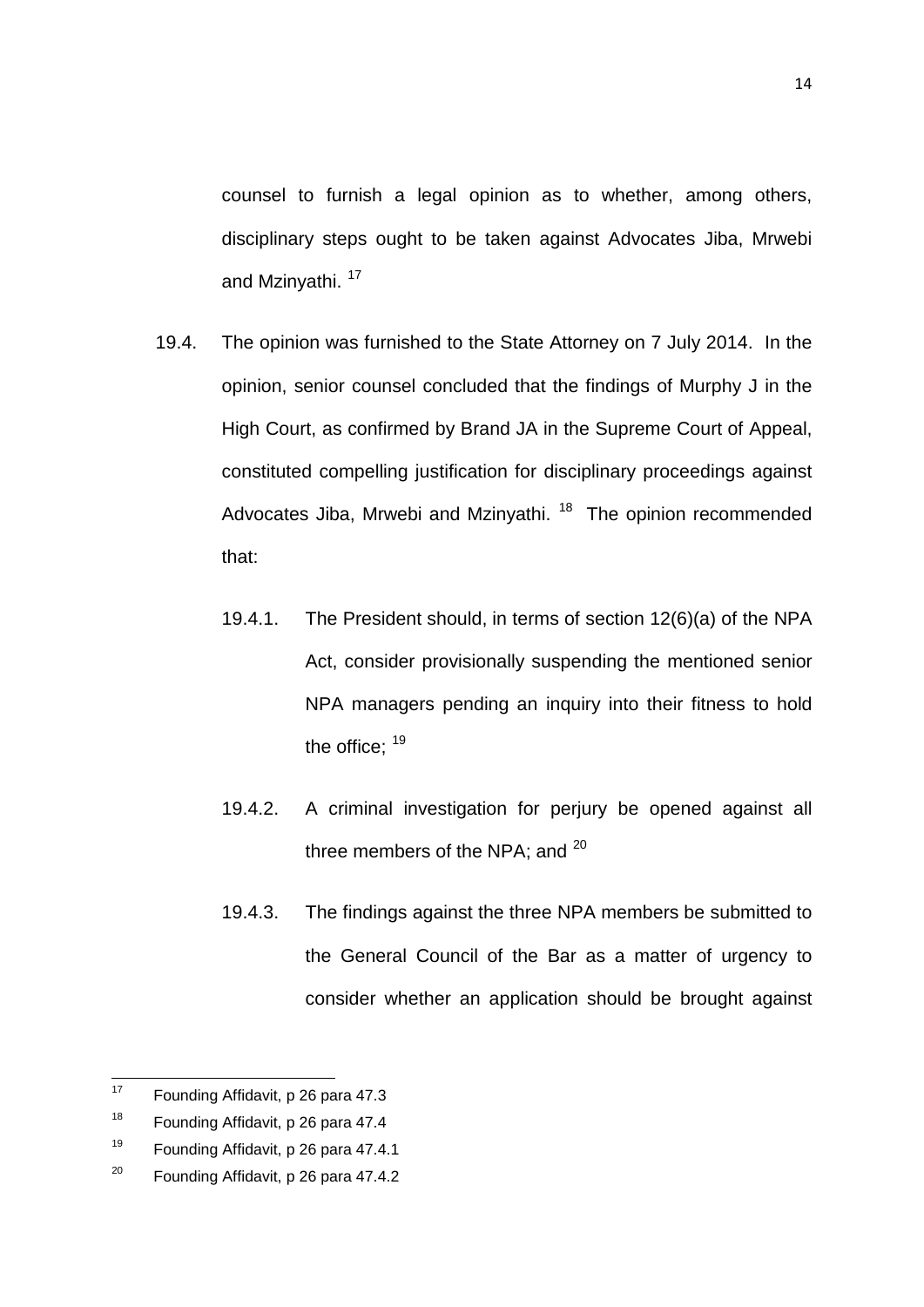them in terms of section 7 of the Admission of Advocates Act $^{21}$  $^{21}$  $^{21}$ 

- 20. By the time that Mr Nxasana received the opinion recommending action against Advocates Jiba, Mrwebi and Mzinyathi, the President was already taking steps to remove Mr Nxasana from office less than a year after his appointment:
	- 20.1. On 4 July 2014, the President wrote a letter to Mr Nxasana informing him that he had taken a decision to institute an inquiry in terms of section 12(6)(a) of the NPA Act into the fitness of Mr Nxasana to hold office.[22](#page-14-1)
	- 20.2. On 30 July 2014 the President addressed a letter to Mr Nxasana inviting him to provide representations as to why he should not be suspended. $^{23}$  $^{23}$  $^{23}$
	- 20.3. On 9 February 2015 the section 12(6)(a) inquiry threatened by the President was appointed. [24](#page-14-3)
	- 20.4. On or about 14 May 2015, the President and the Minister concluded the settlement agreement with Mr Nxasana and he was removed from office. [25](#page-14-1)

<span id="page-14-0"></span><sup>21</sup> Founding Affidavit, p 27 para 47.4.3. The Bar Council subsequently instituted proceedings against the three advocates and on 15 September 2016 the Full Bench of this Court struck them off the roll. See *General Council of the Bar of SA v Jiba and others* 2017 (1) SACR 47 (GP).  $21$ 

<span id="page-14-1"></span><sup>&</sup>lt;sup>22</sup> Founding Affidavit, p 19 para 34; annexure CW3 vol 2 p 113

<span id="page-14-2"></span><sup>&</sup>lt;sup>23</sup> Founding Affidavit, p 19 para 35; annexure CW4 vol 2 p 114

<span id="page-14-3"></span><sup>&</sup>lt;sup>24</sup> Founding Affidavit, p 20 para 38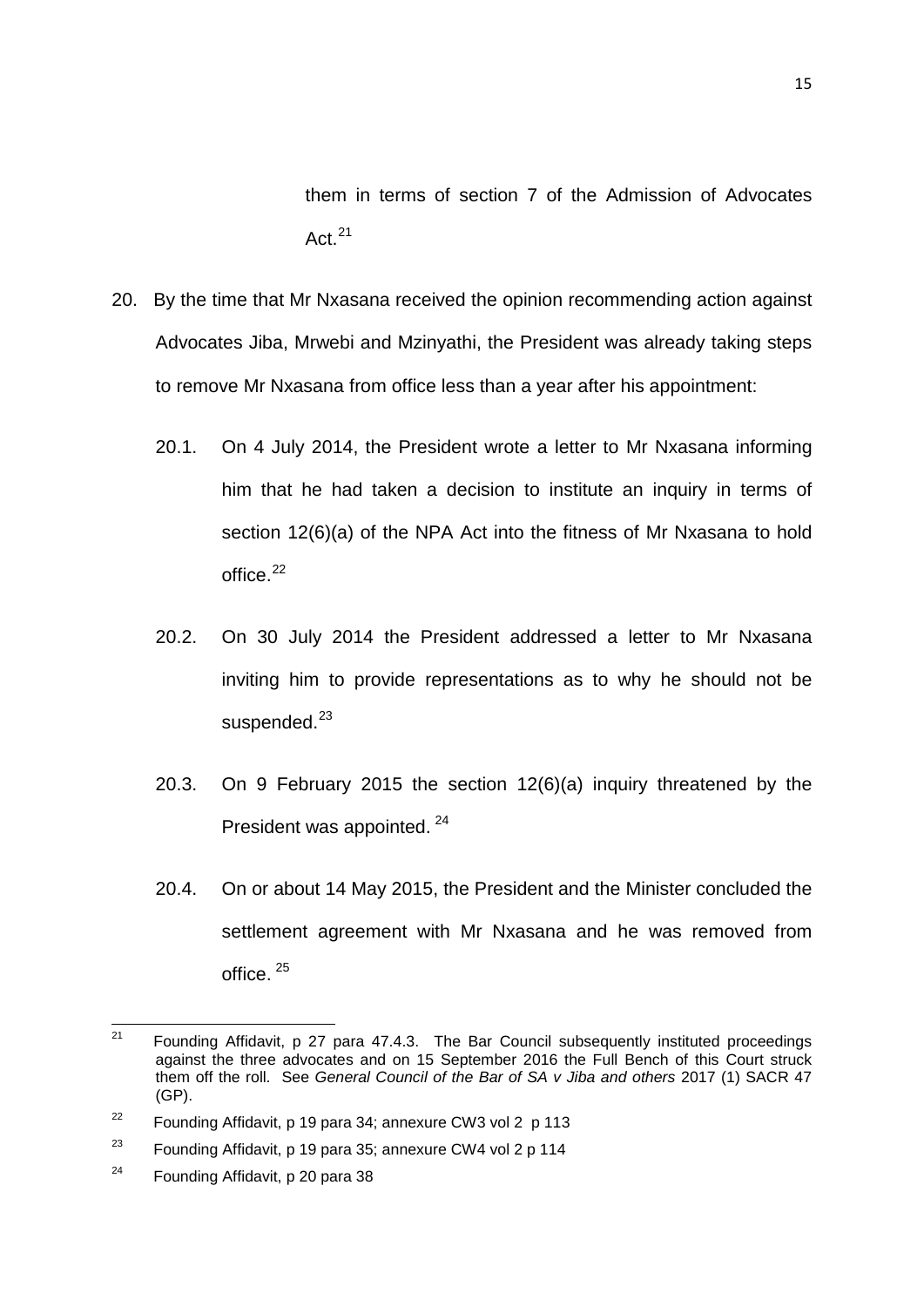# <span id="page-15-0"></span>**THE PRESIDENT'S REASONS**

- 21. On 28 October 2015, in the present application, President Zuma gave reasons under Rule 53(4) for his decision to enter into the settlement agreement with Mr Nxasana.<sup>[26](#page-15-1)</sup> They are extremely vague.
	- 21.1. The President says in paragraph 6 that Mr Nxasana "*made the request on those grounds"*. It is not apparent what Mr Nxasana requested or on what grounds he did so, but in the context of the reasons furnished by the President it must be inferred that the President claims that Mr Nxasana requested the President's permission for him to resign.
	- 21.2. The President also seems to suggest that Mr Nxasana made the request because of the discord within the NPA.
	- 21.3. The President is extremely vague as to where and when this request was made. His reasons state merely that it was on some occasion in the 10-month period between 4 July 2014 and 9 May 2015.
- 22. President Zuma is only slightly less vague in his answering affidavit. $27$ 
	- 22.1. The answering affidavit confirms the inference to be drawn from the reasons, namely that Mr Nxasana requested to be relieved of his duties. Thus the President states:

<sup>25</sup> Founding Affidavit, p 21 para 42- 42.5; annexure CW12 vol 2 p 168 -171 25

<span id="page-15-1"></span><sup>&</sup>lt;sup>26</sup> President's Reasons vol 5 p 471

<span id="page-15-2"></span><sup>&</sup>lt;sup>27</sup> President's Answer vol 6 p 527 paras 5.3 to 5.15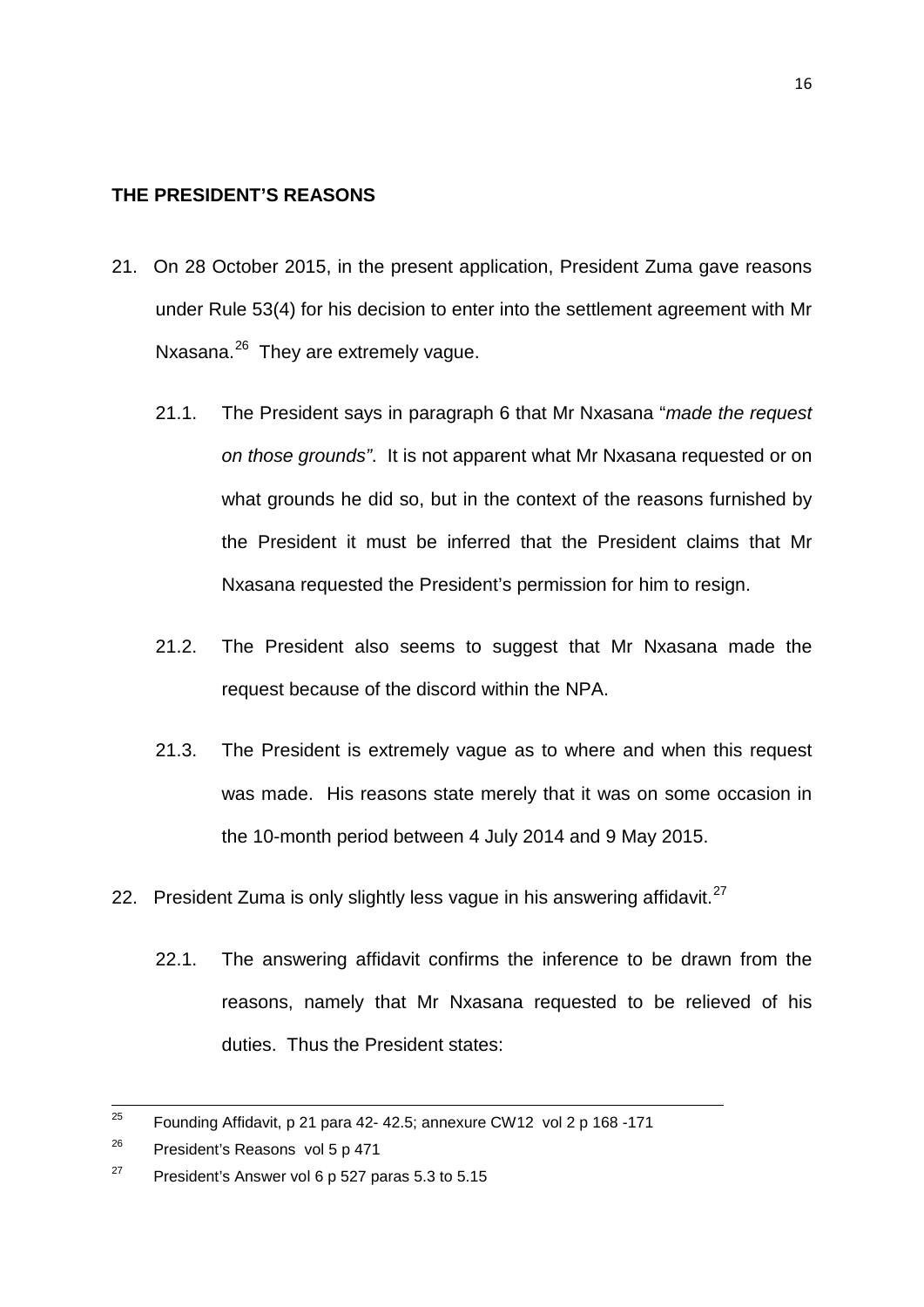"*Nxasana made the request to me to vacate his office"[28](#page-16-0)*

*"It was plain to me that Nxasana was no longer willing to continue as the NDPP..."[29](#page-16-1)*

*"With Nxasana having made it crystal clear that he no longer wishes to continue as the NDPP…""[30](#page-16-2)*

22.2. It also suggests that Mr Nxasana asked to leave because he was the cause of all the discord in the NPA:

> "*Nxasana made the request to me to vacate his office. Nxasana made it plain that the discord in the NPA largely rested on the senior management not sharing his strategic views and the disciplinary steps or criminal charges which he intended taking against certain of the senior managers. This posited intractable disputes paralysing the proper functioning of the NPA."[31](#page-16-3)*

22.3. The President again does not say when Mr Nxasana asked to leave and when he agreed to the request. He strongly suggests however that the negotiations on the terms of Mr Nxasana's departure only followed thereafter. $32$  He says that,

<span id="page-16-0"></span>President's Answer p 527 para 5.7 28

<span id="page-16-1"></span><sup>&</sup>lt;sup>29</sup> President's Answer p 528 para 5.9

<span id="page-16-2"></span><sup>&</sup>lt;sup>30</sup> President's Answer p 528 para 5.12

<span id="page-16-3"></span><sup>&</sup>lt;sup>31</sup> President's Answer p 527 para 5.7

<span id="page-16-4"></span> $32$  President's Answer p 528 paras 5.10 and 5.11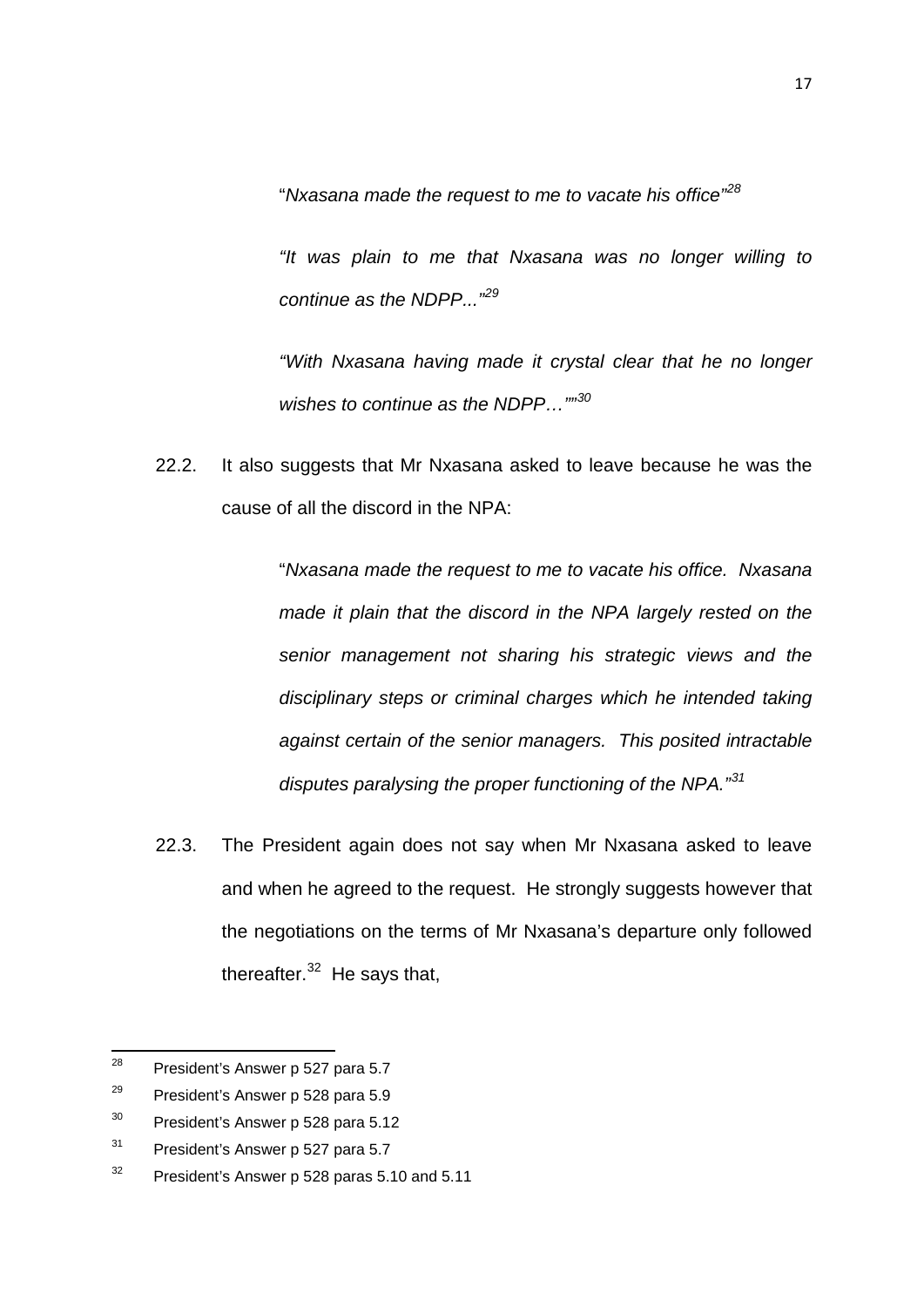*"It was plain to me that Nxasana was no longer willing to continue as the NDPP and the only outstanding issue remained the financial aspects relating to his vacating his office."[33](#page-17-0)*

the subject-matter of the negotiations, was "*the financial terms with which he (Mr Nxasana) would be agreeable to leave office having made the request to do so"*. [34](#page-17-1)

- 23. The President's version must accordingly be that Mr Nxasana asked to leave but only if the financial package offered to him was acceptable to him. As we show below, that was incompatible with s 12(8) of the NPA Act.
- 24. The President makes no attempt to explain his decision to depart from the requirements of s 12(8) of the NPA Act and to pay Mr Nxasana R17,3 million in severance pay as opposed to the small amount to which Mr Nxasana would have been entitled under s 12(8).

18

<span id="page-17-0"></span>President's Answer p 528 para 5.9  $33<sup>°</sup>$ 

<span id="page-17-1"></span><sup>&</sup>lt;sup>34</sup> President's Answer p 528 para 5.10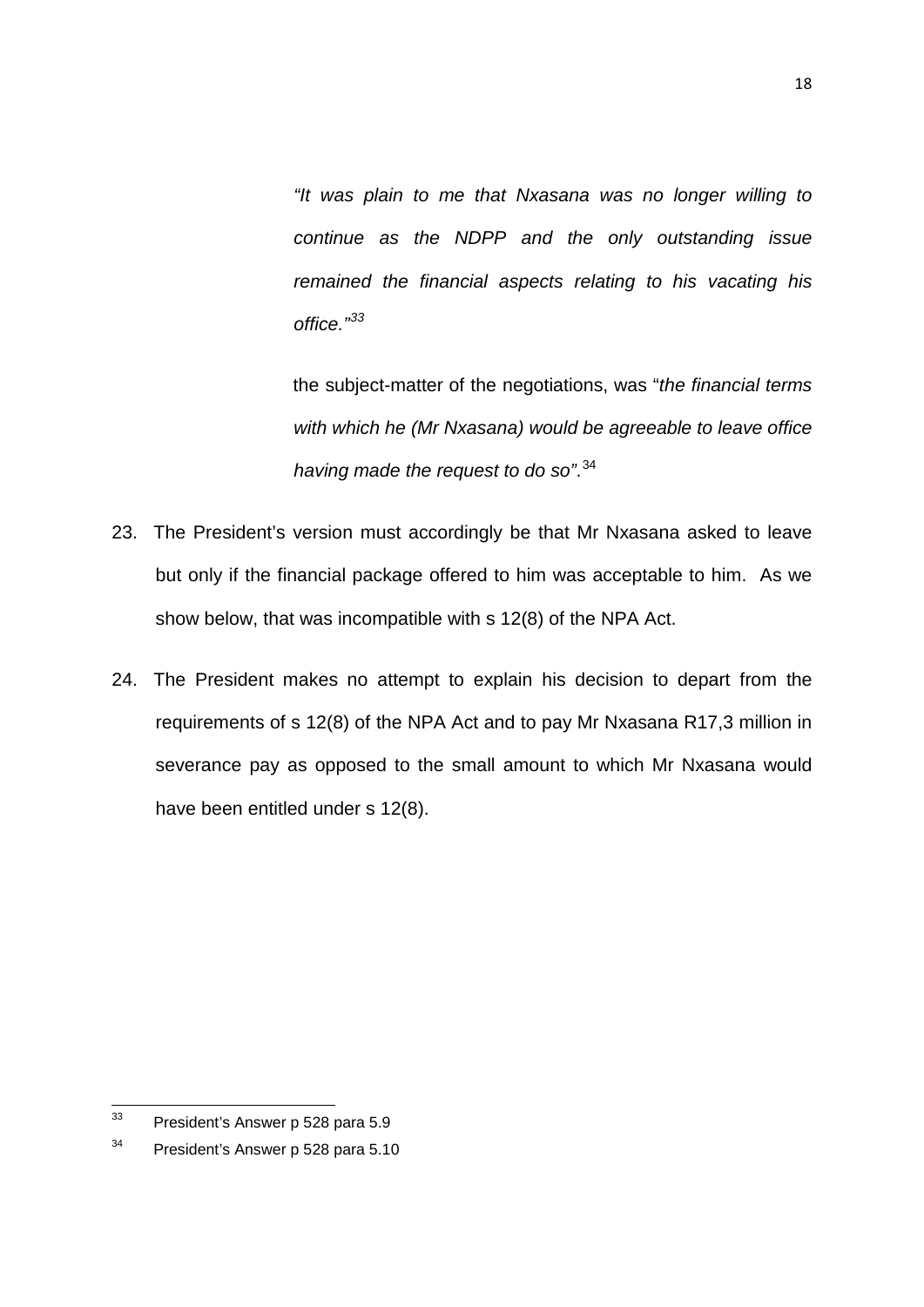#### <span id="page-18-0"></span>**THE DOCUMENTS NOT DISCLOSED**

#### <span id="page-18-1"></span>**The incomplete Rule 53 record**

- 25. The Applicants instituted their application in August 2015. In terms of Rule 53(1)(b) of the Uniform Rules of Court, the President was required to file the record of his decision and his reasons within 15 days of service of the application. The President failed to do so.
- 26. On 30 September 2015 the Applicants served a notice in terms of Rule 30A on all the Respondents ("Rule 30A notice"). The First and Eighth Respondents made undertakings to file the record by 9 October 2015 but failed to make good on their own undertaking.<sup>[35](#page-18-2)</sup> On 23 October 2015 the Applicants instituted an application to compel the delivery of the record. The President then filed documents purporting to comprise the record of his decision on 28 October 2015.[36](#page-18-3)
- 27. In the course of meetings between the Applicants and Mr Nxasana held in January and March 2016 it became clear that the President and the Minister had not disclosed the full record of documents as required by Rule 53(1)(b) of this Honourable Court. In particular, the documents that had been filed as the Rule 53 Record omitted important correspondence between the legal

<span id="page-18-2"></span>Applicants' Further Supplementary Affidavit, vol 7 p 630 paras 14 -15; annexure MH14 vol 7 p 663  $35$ 

<span id="page-18-3"></span><sup>36</sup> Applicant's Further Supplementary Affidavit, p 630 paras 15-16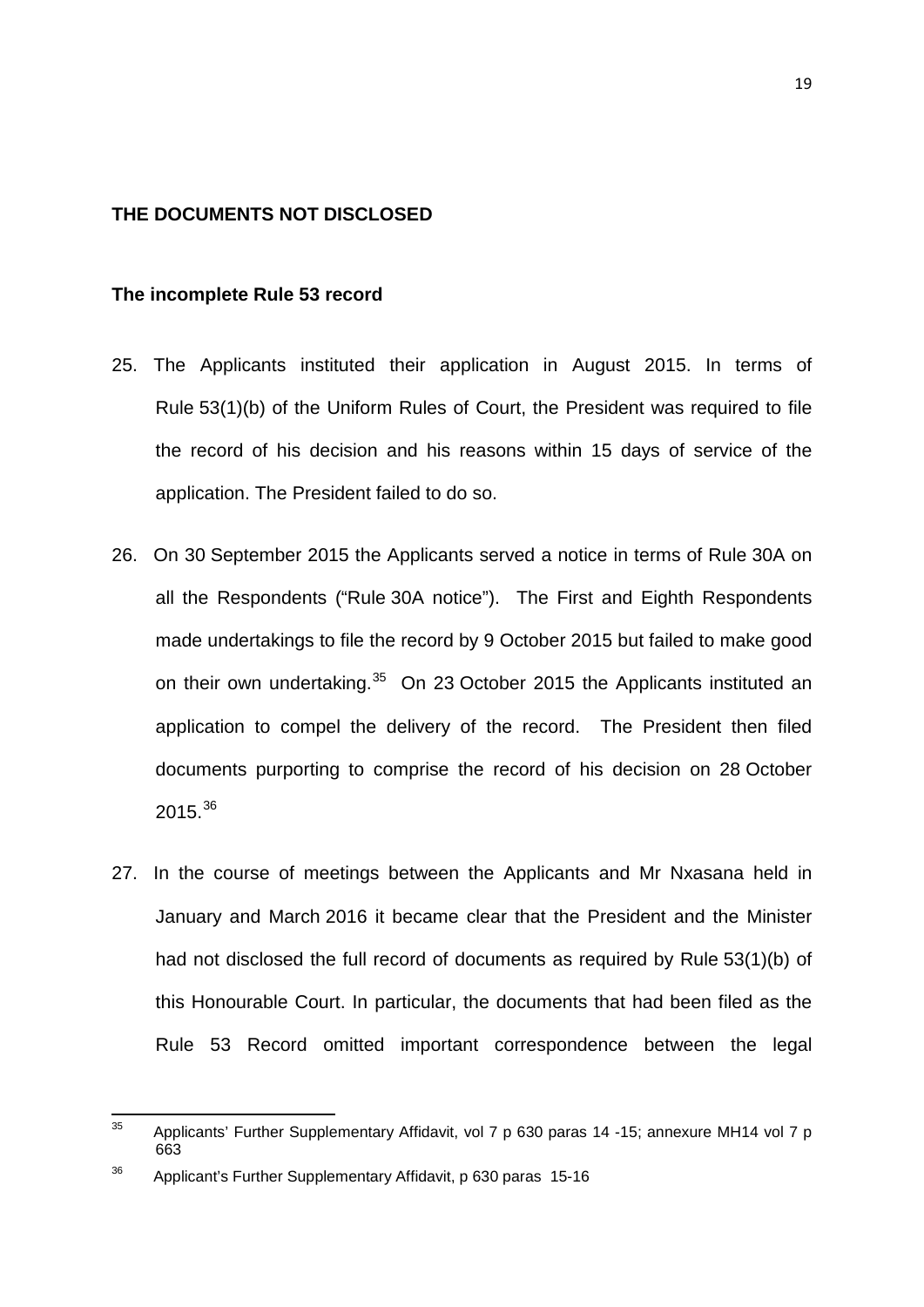representatives of Mr Nxasana and the President, and several earlier drafts of the settlement agreement.

- 28. In light of the apparent failure to file a complete record, the Applicants brought a new Rule 30A application for the production of the documents which had not yet been disclosed by the President and the Minister. $37$  The application in terms of Rule 30A was served on the office of the State Attorney on 23 March 2016. No notice of intention to oppose was received in respect of this application.<sup>[38](#page-19-2)</sup>
- 29. After a failed attempt to have the Rule 30A matter heard earlier by this Court, it was set down for hearing on the unopposed roll for 5 September 2016.<sup>[39](#page-19-3)</sup>
- 30. On 23 August 2016 the Respondents filed their answering affidavit and attached the previously undisclosed documents. It was agreed that the matter be removed from the roll on the basis that the Respondents would pay for any wasted costs occasioned thereby.<sup>[40](#page-19-4)</sup>

# <span id="page-19-0"></span>**The facts revealed by the undisclosed documents**

31. The documents that were subsequently disclosed by Mr Nxasana contradict the President's justification of the settlement agreement. As pointed out above, the President's reasons suggested that Mr Nxasana had initiated his removal from

<span id="page-19-1"></span>Applicants' Further Supplementary Affidavit, p 632 para 25 37

<span id="page-19-2"></span><sup>38</sup> Applicants' Further Supplementary Affidavit, p 633 - 634 para 26

<span id="page-19-3"></span> $39$  Applicants' Further Supplementary Affidavit, pp 633 - 634 paras 28 -35; annexures MH18 – MH20 pp 683 - 690; annexures SR1-SR17 pp 685 - 700

<span id="page-19-4"></span><sup>40</sup> Applicants' Further Supplementary Affidavit, pp 633 - 634 paras 32 - 34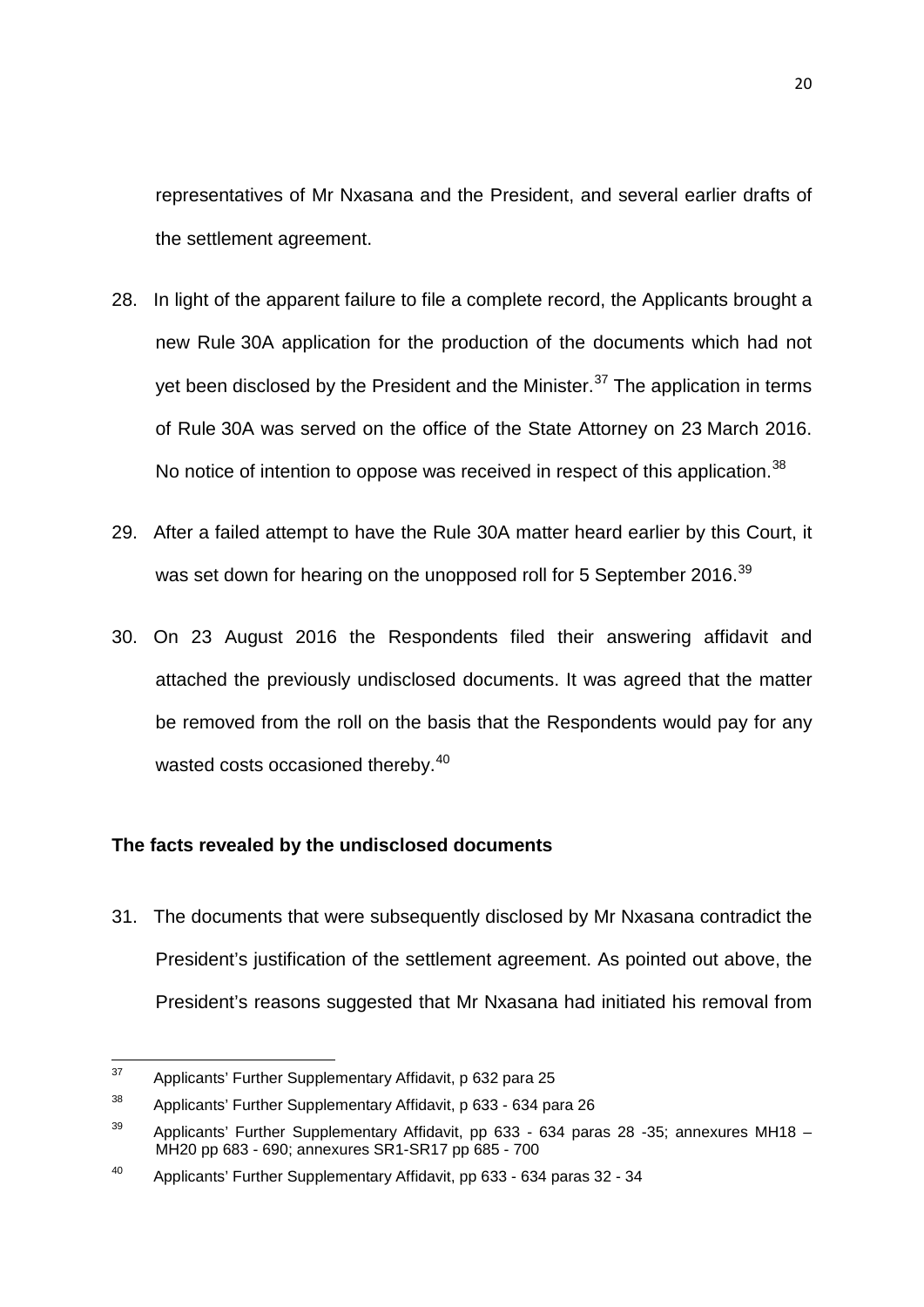office by requesting to be allowed to vacate his office. The initially undisclosed documents showed that this was not the case. They revealed that:

- 31.1. Mr Nxasana had insisted that he had no intention of resigning from his position as NDPP because he considered himself a fit and proper person;
- 31.2. Mr Nxasana repeatedly expressed a preference for the allegations against him to be addressed through the s 12 inquiry;
- 31.3. Mr Nxasana, at an early stage in the dispute, made it clear that he would not consider resigning unless he was paid out the full salary for his outstanding term of office; and
- 31.4. The representatives of the President repeatedly attempted to persuade Mr Nxasana to resign in return for lesser amounts but ultimately agreed to pay him the full amount of R17.3 million.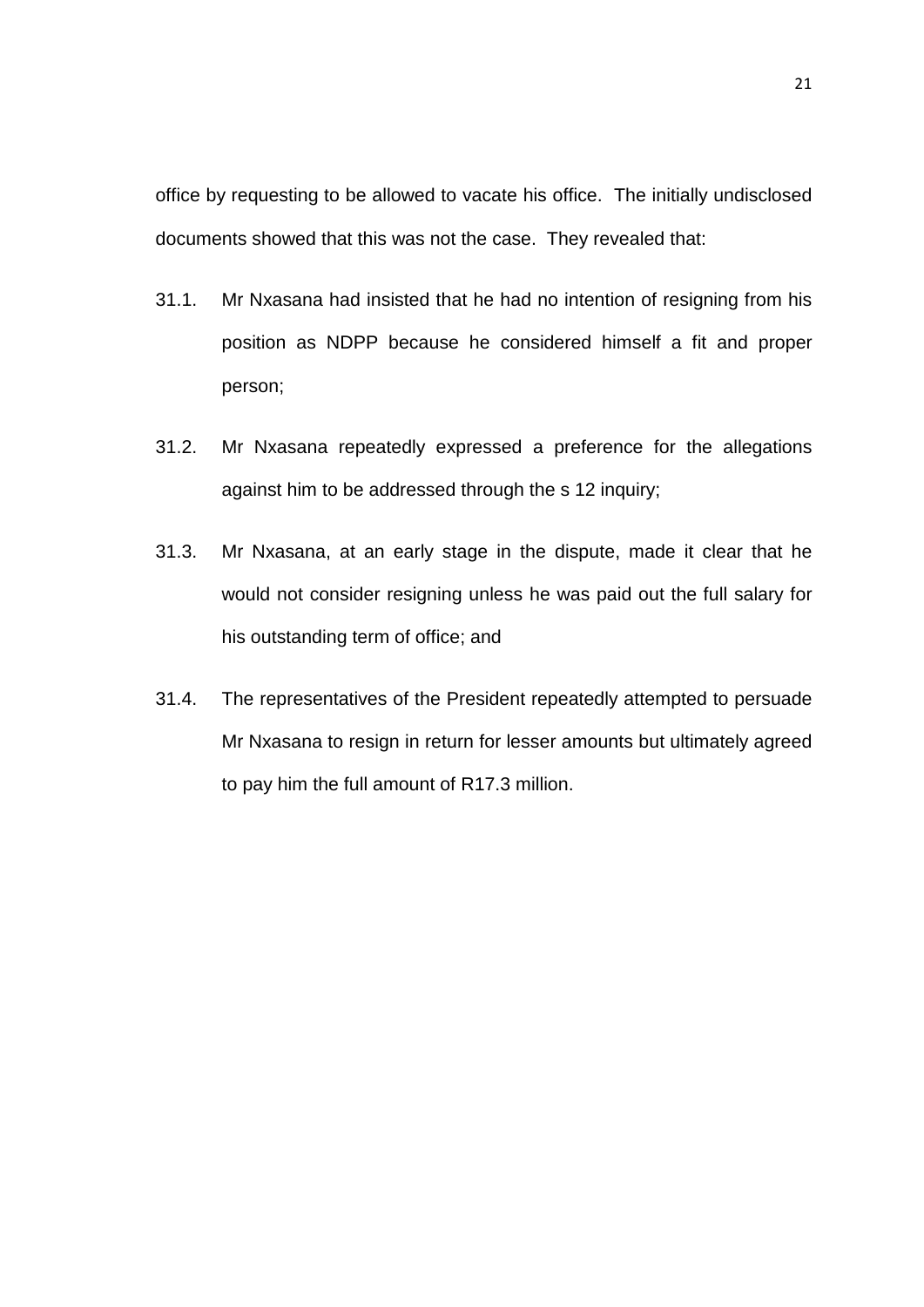#### <span id="page-21-0"></span>**The true chronology of events**

- 32. Having regard to the documents that the President belatedly disclosed, the relevant chronology of events was the following:
	- 32.1. The President gave notice to Mr Nxasana on 4 July 2014 of his intention to institute an inquiry into his fitness for office in terms of s  $12(6)(a)(iv)$  of the NPA Act.<sup>[41](#page-21-1)</sup>
	- 32.2. The President gave notice to Mr Nxasana on 30 July 2014 that he proposed to suspend him.<sup>[42](#page-21-2)</sup>
	- 32.3. Mr Nxasana made representations to the President on his proposed suspension on 1 August 2014.<sup>[43](#page-21-3)</sup>
	- 32.4. The President declined to give Mr Nxasana further particulars of the charges against him on 8 August 2014.<sup>[44](#page-21-4)</sup>
	- 32.5. Mr Nxasana launched an application on 11 August 2014 to compel the President to provide him with particulars of the charges against him.<sup>[45](#page-21-5)</sup>
	- 32.6. The media reported on 17 October 2014 that the President and Mr Nxasana were in negotiations on a golden handshake for Mr Nxasana's departure from office.<sup>[46](#page-21-2)</sup>

<span id="page-21-1"></span>President's Letter 4 July 2014 vol 2 p 113  $41$ 

<span id="page-21-2"></span><sup>42</sup> President's Letter 30 July 2014 p 114

<span id="page-21-3"></span><sup>43</sup> Nxasana Letter 1 August 2014 p 140

<span id="page-21-4"></span><sup>44</sup> President's Letter 8 August 2014 p 151

<span id="page-21-5"></span><sup>45</sup> Nxasana Application 11 August 2014 p 118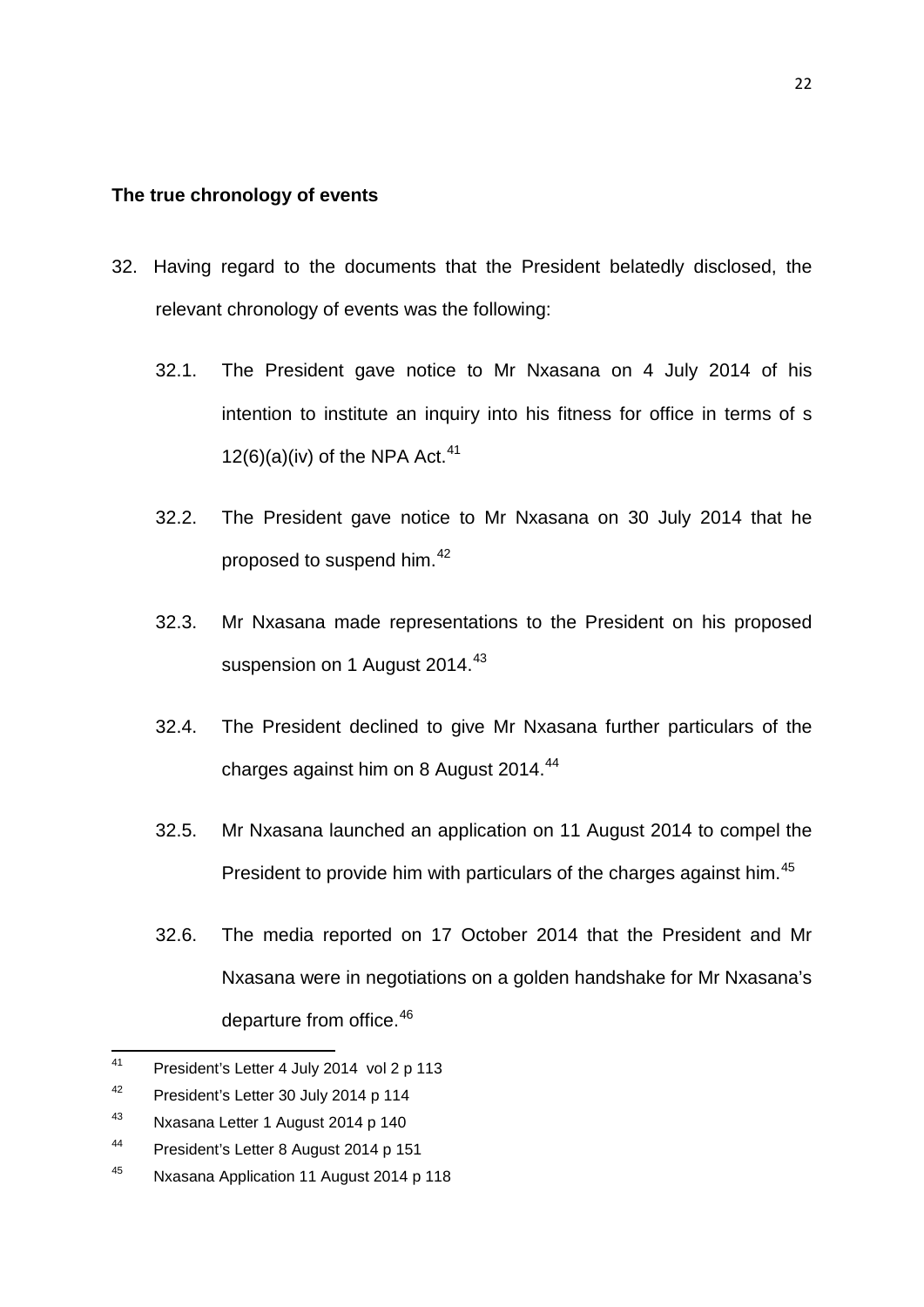- 32.7. Mr Nxasana's attorney, Mr Mabunda, addressed a letter to the President's legal adviser, Mr Hulley, on 3 November 2014.<sup>[47](#page-22-0)</sup> This letter was one of the belatedly disclosed documents. It appears from the letter that the President had proposed mediation in an attempt to resolve the charges against Mr Nxasana. He now agreed to mediation.
- 32.8. Mr Mabunda addressed a comprehensive letter to the presidency on 10 December 2014.<sup>48</sup> This letter too is one of the belatedly disclosed documents. The letter appears to have been prompted by a meeting between Mr Mabunda (and possibly Mr Nxasana) with a legal adviser in the presidency, Ms Bonisiwe Makhene. The letter made the following points:
	- 32.8.1. Ms Makhene had presented a settlement proposal to Mr Mabunda. Mr Mabunda responded by asking for "*the NDPP's total unexpired term package in line with the annexure to the presentation"*. [49](#page-22-2) We have never seen the presentation or the annexure to it. It seems significant, however, that it was the presidency who put forward a settlement proposal.

32.8.2. Mr Mabunda recorded,

Mail & Guardian Report 17 October 2014 p 155 46

<span id="page-22-0"></span><sup>47</sup> Mabunda Letter 3 November 2014 vol 7 p 685

<span id="page-22-1"></span><sup>48</sup> Mabunda Letter 10 December 2014 p 687

<span id="page-22-2"></span> $49$  p 687 para 1.1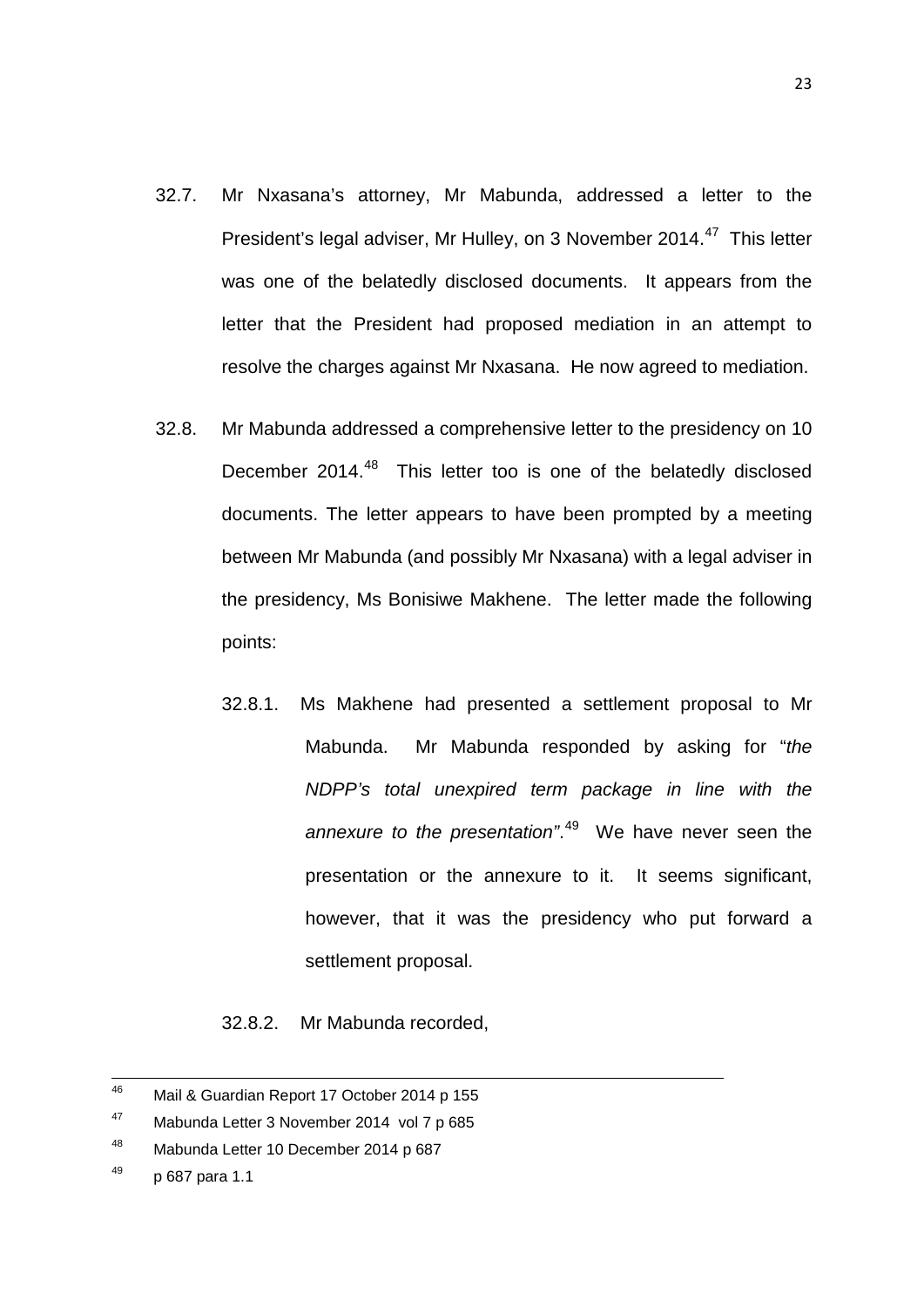"*That it has never been the NDPP's intention to resign from his position since he considers himself to be a fit and proper person to hold this position."*

This assertion is never challenged and is not explained in the Respondents' affidavits.

- 32.8.3. The letter records that the proposed settlement "*was triggered by the discussions which the NDPP had with the President following the latter's announcement of his decision to hold an inquiry into the NDPP's fitness to hold office"*. [50](#page-23-0)
- 32.8.4. Mr Mabunda also recorded that,

"*We are advised that during the discussions the NDPP had with the President, the NDPP made it very clear that he will only consider stepping down from office if he is fully compensated for the remainder of his entire contract as head of the National Prosecuting Authority"*. [51](#page-23-1)

"*We reiterate that there is no factual or legal basis for our client to step down from his position."[52](#page-23-2)*

*"In the circumstances, our client will only consider the option of leaving office, as the President would want him* 

<span id="page-23-0"></span><sup>50</sup> p 688 para 4 50

<span id="page-23-1"></span> $51$  p 688 para 7

<span id="page-23-2"></span> $52$  p 688 para 8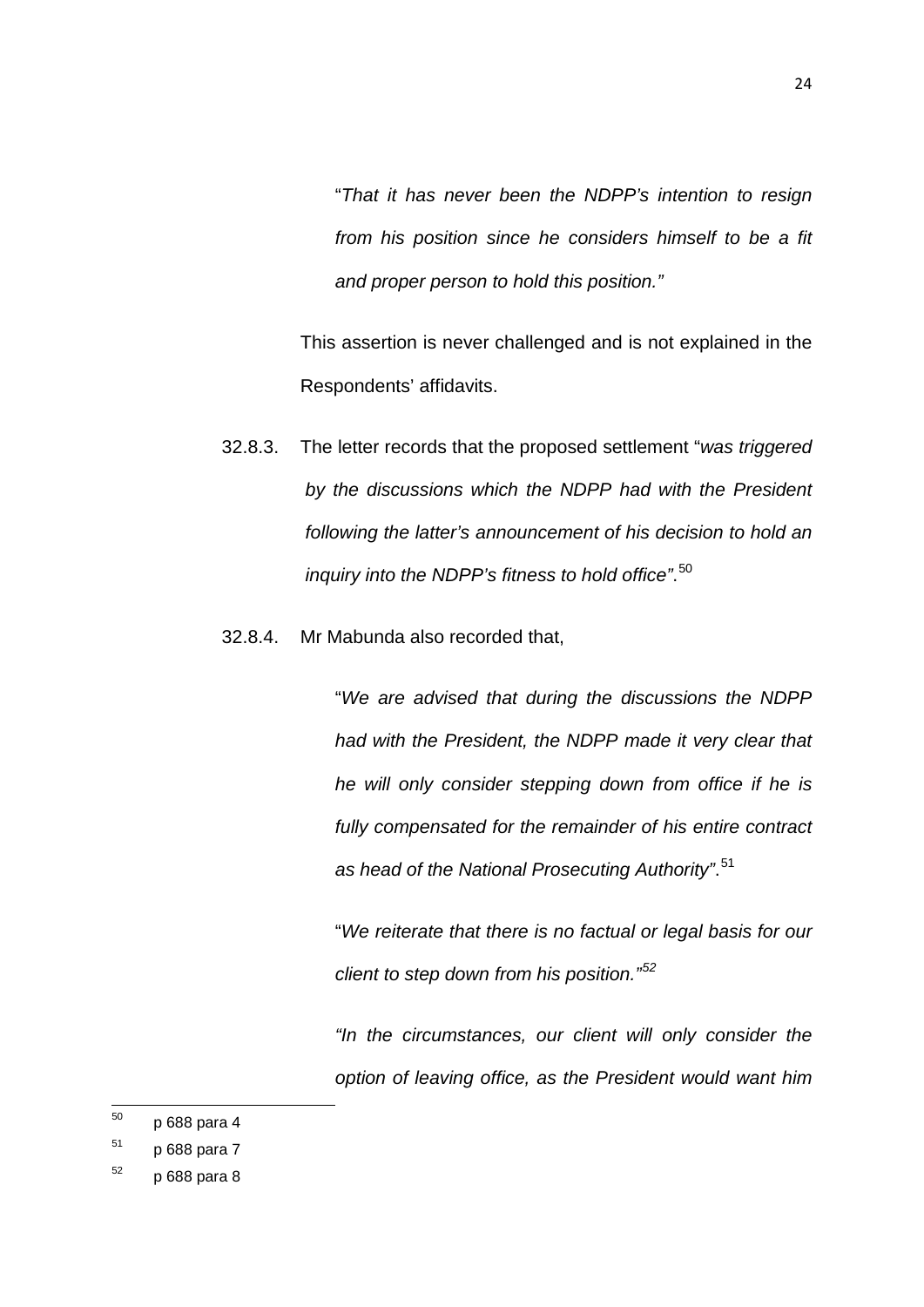*to, if he is fully compensated for the remainder of his contract."*[53](#page-24-0)

These paragraphs seem to make it clear that Mr Nxasana never asked to resign. The President must have asked him to resign to which he responded that he would only consider doing so if he was paid out for the full remaining term of his contract. He was emphatic that there was "*no factual or legal basis for our client to step down"*.

- 32.9. The President has never disputed the accuracy of this letter.<sup>[54](#page-24-1)</sup> It is incompatible with his version that, at about that time, Mr Nxasana asked him for permission to leave office.
- 32.10. The following day, 11 December 2014, Mr Mabunda sent particulars of Mr Nxasana's pension benefits and accrued leave to the presidency.<sup>[55](#page-24-2)</sup> This document also was not disclosed by the President in his original Rule 53 Record.
- 32.11. Ms Makhene responded to Mr Mabunda's letter on 12 December  $2014<sup>56</sup>$  $2014<sup>56</sup>$  $2014<sup>56</sup>$  in a letter which, too, did not form part of the original Rule 53 Record. She did not dispute the accuracy of the letter. On the contrary, he concluded by saying that it was apparent that "*the parties are*

<span id="page-24-0"></span><sup>53</sup> p 689 para 10 53

<span id="page-24-1"></span><sup>54</sup> Zuma Supplementary Answer vol 8 p 731 para 17

<span id="page-24-2"></span><sup>55</sup> Mabunda Letter 11 December 2014 vol 7 p 690

<span id="page-24-3"></span><sup>56</sup> Makhene Letter 12 December 2014 p 692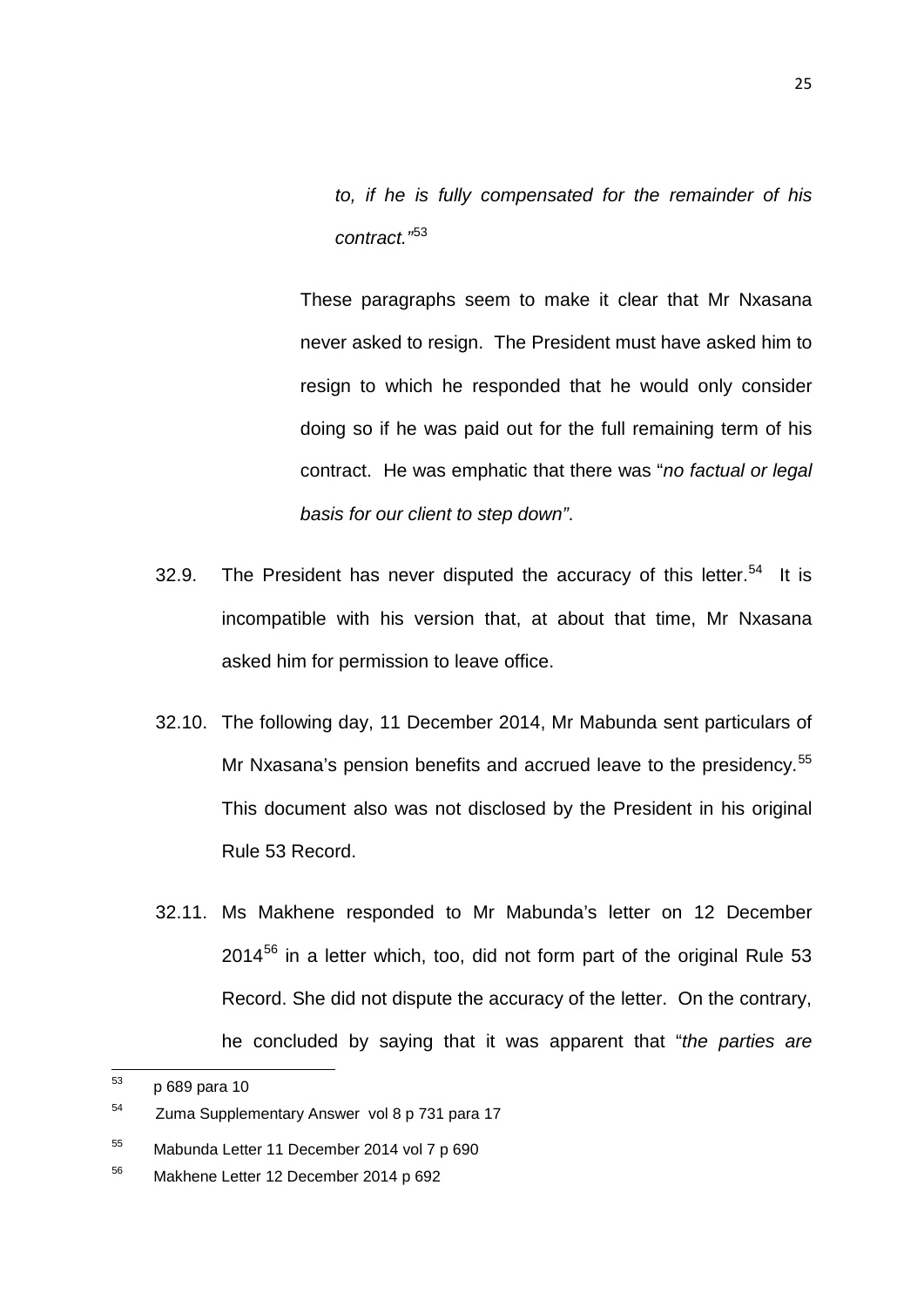*incapable of resolving the matter alone"* and that they should consequently revert to an earlier suggestion that they engage in mediation. But, on the President's version, there was never anything to mediate or resolve by settlement.

32.12. Mr Mabunda replied to Ms Makhene on 15 January 2015.<sup>[57](#page-25-0)</sup> This letter also was not disclosed by the President in his original Rule 53 Record. Mr Mabunda noted that he had been in discussion with Mr Hulley as legal adviser to the President. He said that they should prepare the terms of reference of a proposed mediation. He added by repeating that,

> "*We further wish to record that our client has at no stage initiated the discussions regarding settlement proposal."[58](#page-25-1)*

This assertion seems to be incompatible with the President's version. However, it was never challenged.

32.13. Ms Makhene responded on 23 January 2015 $^{59}$  $^{59}$  $^{59}$  in another letter that did not form part of the original Rule 53 Record. She said that, because the parties had not made sufficient progress in their settlement negotiations, the President had decided to proceed with the inquiry. This position was wholly incompatible with the President's version that,

<span id="page-25-0"></span>Mabunda Letter 15 January 2015 p 693 57

<span id="page-25-1"></span> $58$  p 694 para 7

<span id="page-25-2"></span><sup>59</sup> Makhene Letter 23 January 2015 vol 8 p 695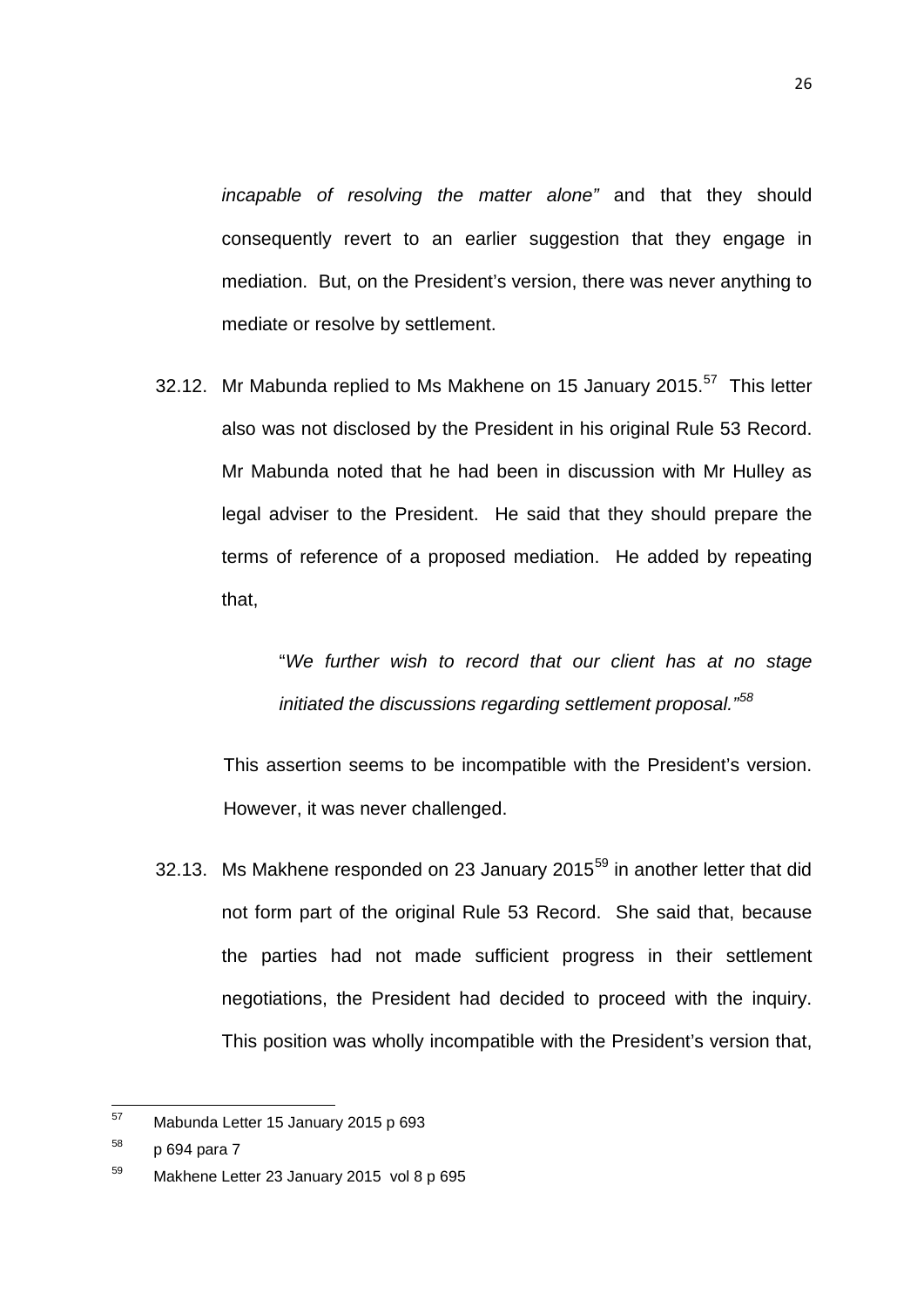by that time, he and Mr Nxasana had agreed in principle that the latter would go and that only his compensation remained to be determined.

- 32.14. Mr Mabunda noted the President's decision on 26 January 2015.<sup>[60](#page-26-0)</sup> Again, this letter was not disclosed in the original Rule 53 Record.
- 32.15. The President promulgated his appointment of Advocate Cassim to enquire into Mr Nxasana's fitness for office on 9 February 2015.<sup>[61](#page-26-1)</sup>
- 32.16. Mr Cassim directed the Minister on 26 February 2015 to file his submissions by 27 March 2015.<sup>[62](#page-26-2)</sup>
- 32.17. During March 2015 Mr Mabunda and Mr Hulley finalised the settlement agreement. It seems that, by that stage, all the terms had been agreed except the amount of the golden handshake. From a series of documents, none of which was disclosed in the original Rule 53 Record, it appears that Mr Nxasana held out for full compensation equal to his salary for the remainder of his term of appointment. Mr Hulley (and the President) ultimately agreed:
	- 32.17.1. Mr Hulley sent a draft agreement to Mr Nxasana on 4 March 2015.<sup>[63](#page-26-3)</sup> It proposed compensation in an amount of R10,5m in paragraph 4.

<span id="page-26-0"></span><sup>60</sup> Mabunda Letter 26 January 2015 p 696 60

<span id="page-26-1"></span><sup>61</sup> Government Notice 9 February 2015 vol 1 p 161

<span id="page-26-2"></span> $62$  Cassim Ruling 1 April 2015 vol 8 p 717 at p 719 para 5.1

<span id="page-26-3"></span> $63$  Hulley email 4 March 2015 p 707; Draft settlement agreement p 708.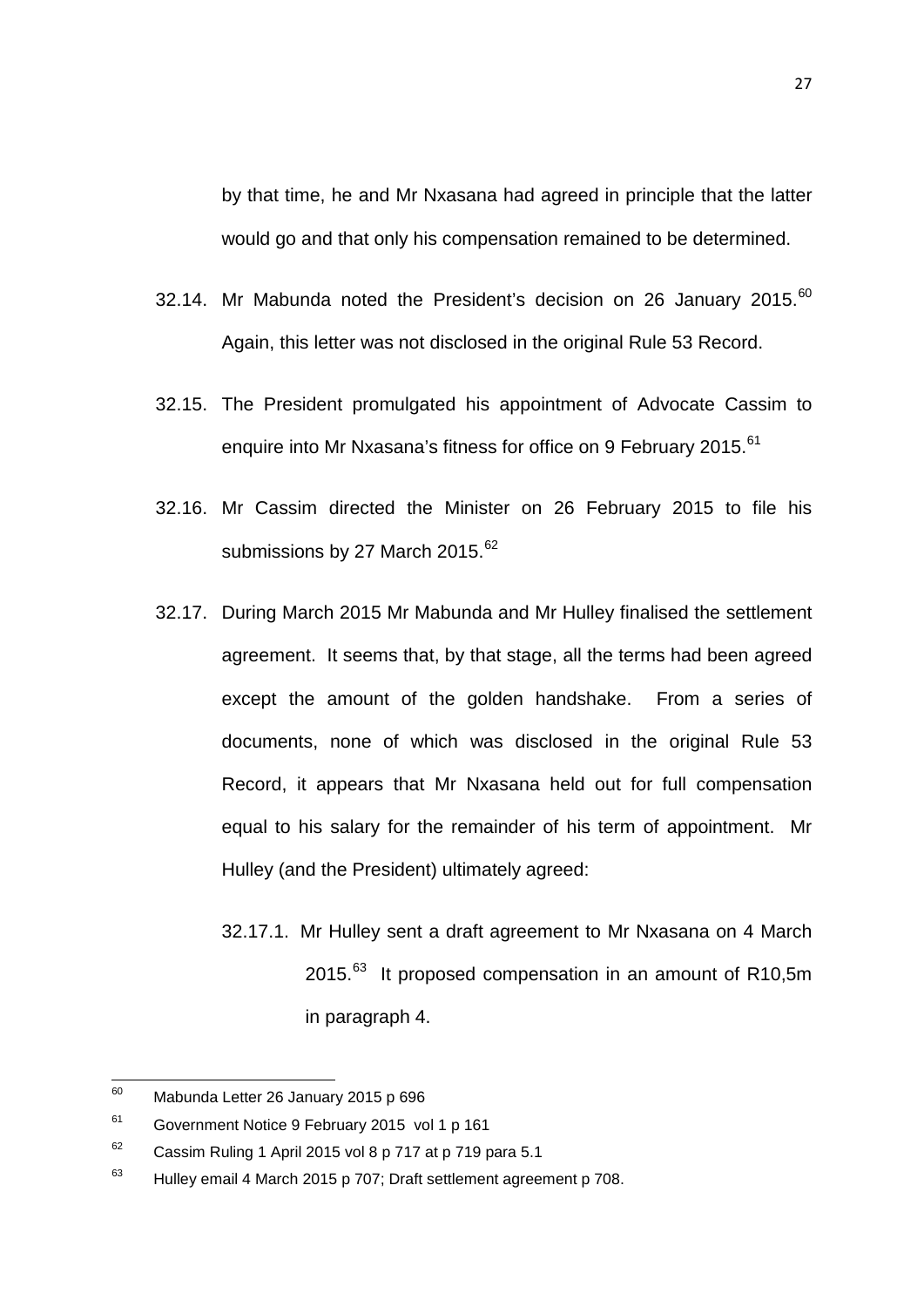- 32.17.2. Mr Hulley again sent a draft to Mr Nxasana on 26 March 2015.<sup>[64](#page-27-0)</sup> It again proposed compensation in an amount of R10,5m.
- 32.17.3. Mr Hulley sent a further draft to Mr Nxasana on 27 March 2015. $65$  This time, paragraph 4 of the draft agreement left the amount of the compensation blank. Mr Hulley said to Mr Nxasana in the email that "*Await final amount from you"*. This seems to have been a capitulation to Mr Nxasana's insistence on full compensation for the remaining term of his appointment.
- 32.18. The Minister failed to meet the deadline for his submissions to the Cassim inquiry. Mr Cassim ruled on 1 April 2015 that the Minister must do his best to file his submissions by 20 April 2015.<sup>[66](#page-27-2)</sup>
- 32.19. In his response to a parliamentary question on 10 April 2015, the Minister acknowledged that he had received the Yacoob report in February 2015.<sup>67</sup>
- 32.20. Mr Nxasana signed the final settlement agreement on 9 May 2015 and the Minister signed it on his own behalf and on behalf of the President on 14 May 2015.<sup>[68](#page-27-2)</sup>

<span id="page-27-0"></span>Hulley email 26 March 2015 p 707; Draft agreement p 708. 64

<span id="page-27-1"></span> $65$  Hulley email 27 March 2015 p 712; Draft agreement p 713.

<span id="page-27-2"></span> $66$  Cassim Ruling 1 April 2015 p 717 at p 722 para 12.2

<span id="page-27-3"></span><sup>&</sup>lt;sup>67</sup> Minister's Note 10 April 2015 p 513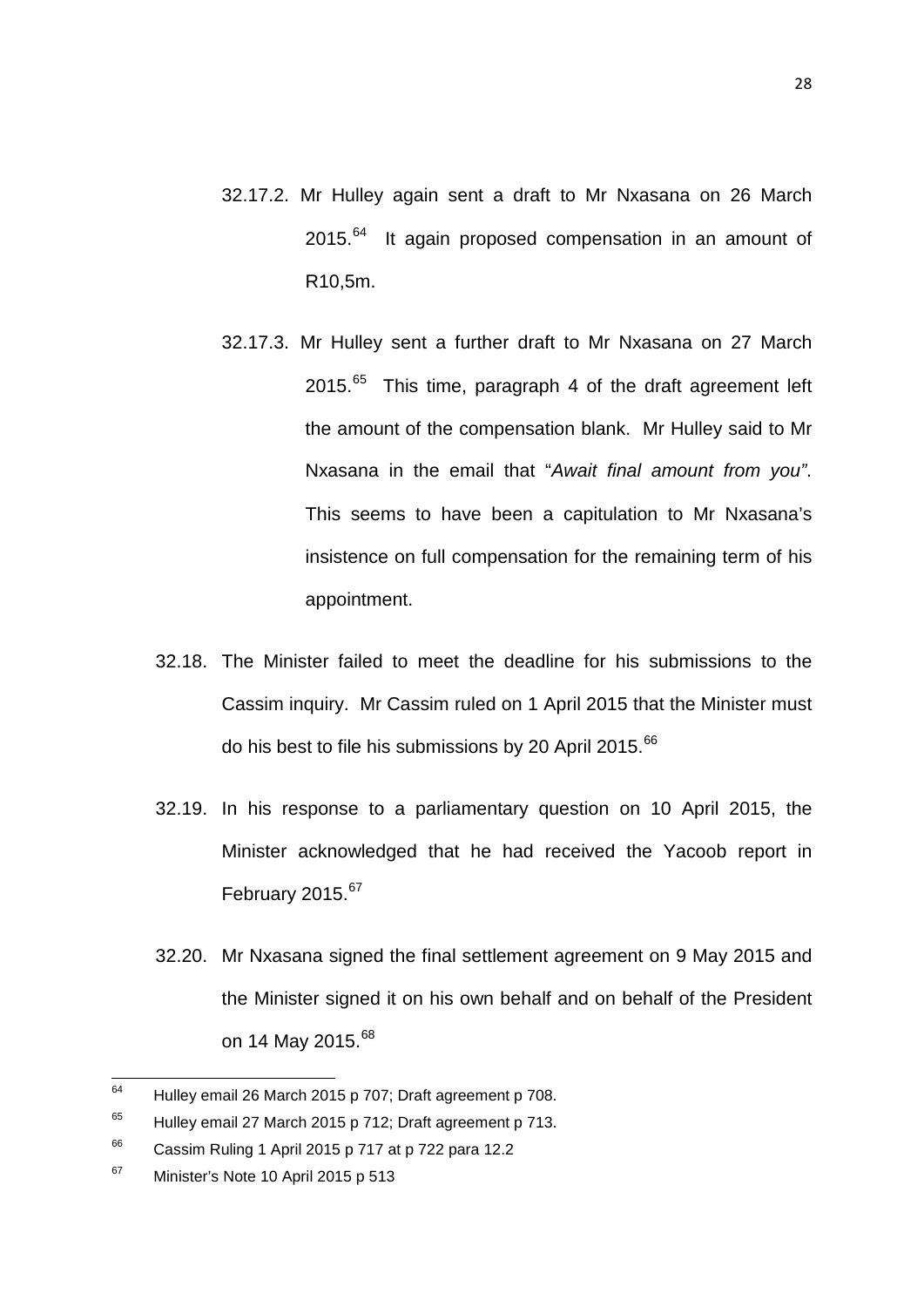- 33. The signed settlement agreement has the following significant features:
	- 33.1. The entire agreement proclaims itself to be a settlement of the disputes between the parties arising from the President's proposed inquiry into Mr Nxasana's fitness. It is a settlement of that dispute from beginning to end. There is no suggestion that the purpose of the agreement is to record the terms on which Mr Nxasana had requested to leave office and the President had agreed to permit him to do so. The essential nature of the agreement is thus incompatible with the President's case that it merely recorded the terms of Mr Nxasana's request and the President's consent given in terms of s 12(8).
	- 33.2. Paragraphs 1 and 2 vindicate Mr Nxasana. The President did not merely abandon the accusations against him. He recognised, on the contrary, that Mr Nxasana "*is professionally competent, sufficiently experienced and conscientious and has the requisite integrity to hold a senior public position"*.
	- 33.3. The President and the Minister agreed to pay Mr Nxasana an amount of R17,3m, that is, the full outstanding salary for the remainder of his term.<sup>69</sup> There is no justification or explanation for this amount.
	- 33.4. When one reads together, the President's acknowledgment of Mr Nxasana's fitness for office and the President's unexplained

<span id="page-28-0"></span>Settlement Agreement 14 May 2015 vol 2 p 168 68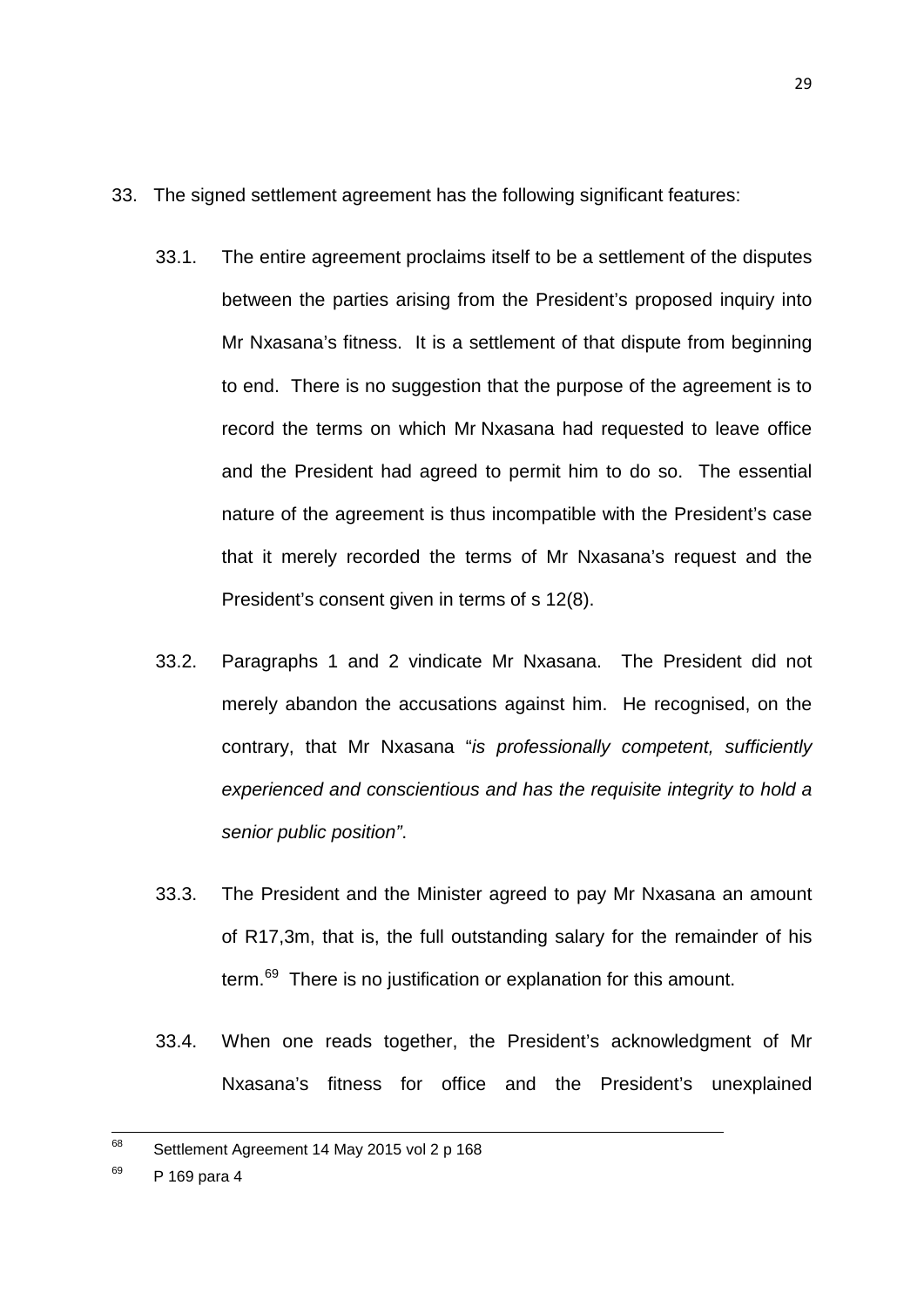undertaking to pay him an amount of R17,3m for leaving office, the only sensible inference is that Mr Nxasana was being paid to leave office despite the fact that there was no justification for it.

- 33.5. The fact that the parties negotiated a settlement at all and that, in those negotiations, Mr Nxasana clearly had the upper hand, are both wholly irreconcilable with the President's version. Despite this contradiction, however, the President deals with it in a most perfunctory fashion.<sup>[70](#page-29-0)</sup> He makes no attempt to reconcile his version with this evidence which seems wholly incompatible with it. His failure to do so denudes his version of all credibility.
- 33.6. The NPA's 2015 annual report included a report by Mr Nxasana as NDPP dated 29 May 2015 (because he only left office on 1 June 2015).<sup>[71](#page-29-1)</sup> Mr Nxasana did not in any way suggest in the report that he was to blame for the turmoil in the NPA and that the solution was for him to leave, as the President would have it.
- 34. Payment of an amount of R10 240 767.47 which is the balance remaining after the deduction of R7 357 233.00 for income tax on the amount of R17 357 233.00 was made to Mr Nxasana on 15 June 2015. $^{72}$  $^{72}$  $^{72}$

<span id="page-29-0"></span>Zuma Further Answer vol 8 p 731 paras 18 to 21 70

<span id="page-29-1"></span> $71$  NPA Report 29 May 2015 vol 2 p 174

<span id="page-29-2"></span> $72$  Applicants' Further Supplementary Affidavit, vol 5 pp 467 - 468 paras 10 - 10.6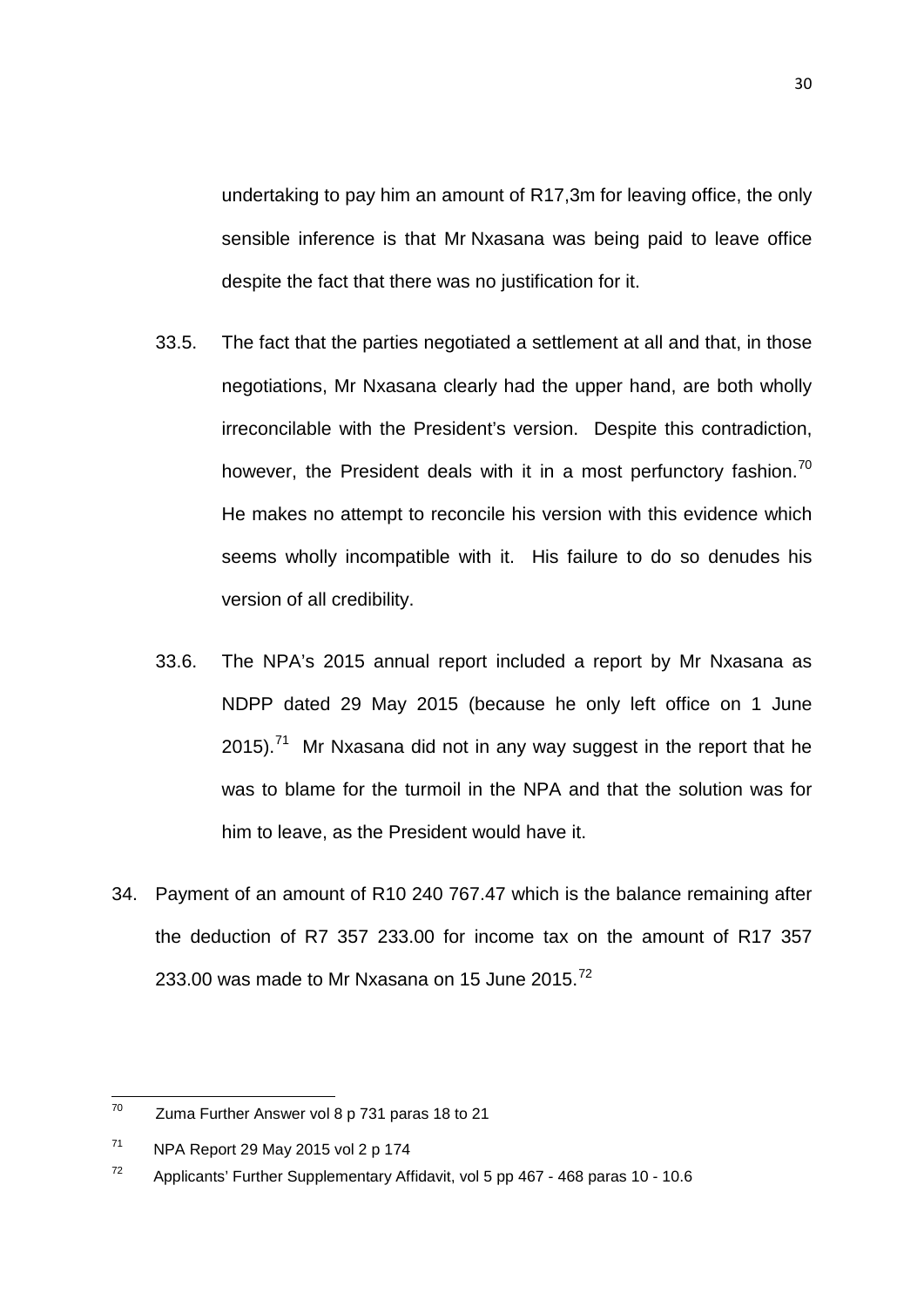35. On 18 June 2015, the President announced the appointment of Mr Abrahams as NDPP to take the position purportedly vacated by the removal of Mr Nxasana.<sup>[73](#page-30-0)</sup>

<span id="page-30-0"></span>Applicants' Founding Affidavit, vol 1 p 22 para 43  $\frac{1}{73}$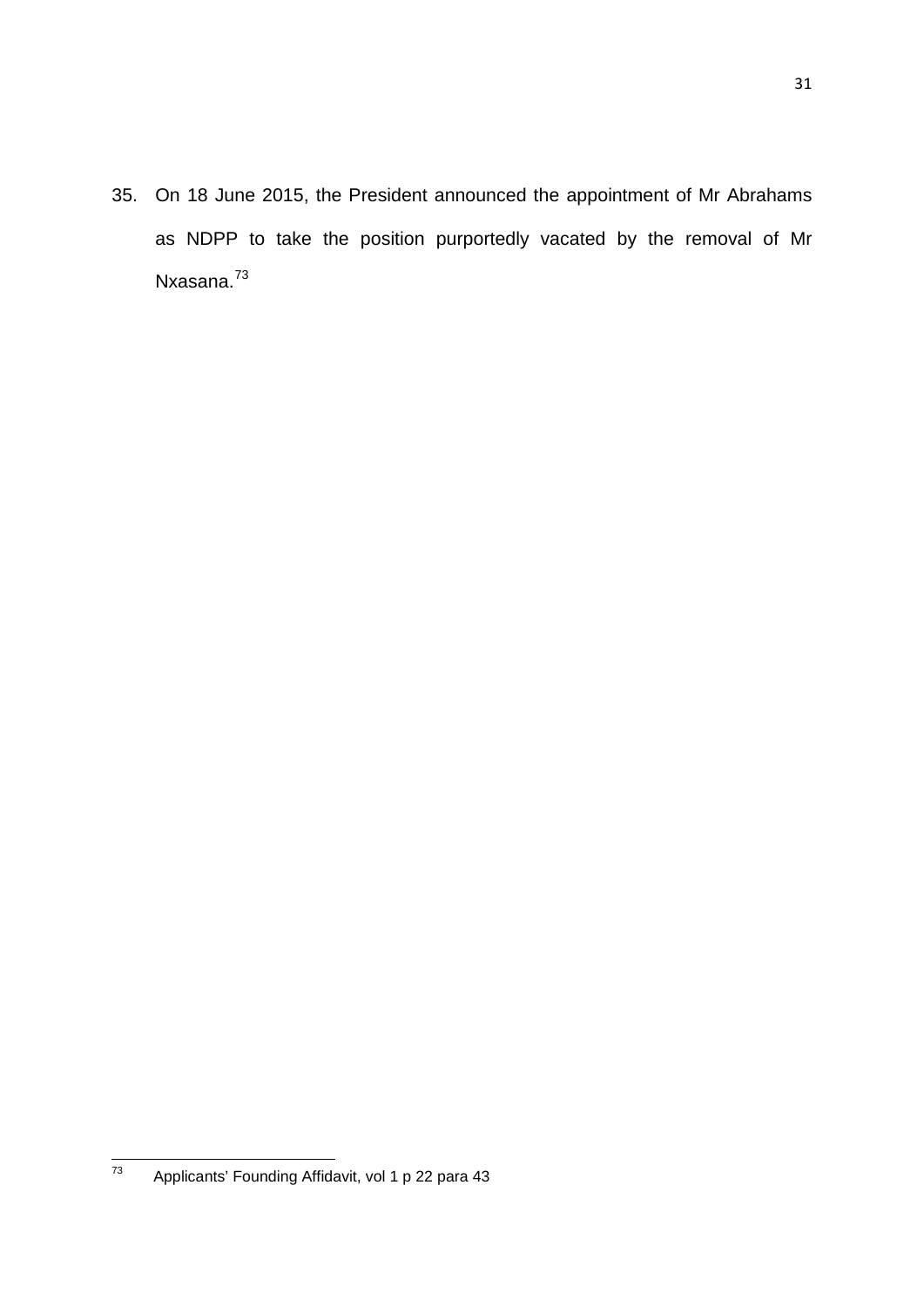# <span id="page-31-0"></span>**THE SETTLEMENT AGREEMENT WAS INVALID**

# <span id="page-31-1"></span>**The independence of the NPA**

- 36. The Constitution guarantees the independence of the NPA. $^{74}$  $^{74}$  $^{74}$  The constitutional guarantee of the independence is reinforced by the NPA  $Act^{75}$  $Act^{75}$  $Act^{75}$ and has repeatedly been emphasized by the courts:<sup>[76](#page-31-4)</sup>
- 37. The purpose of the constitutional guarantee of the independence of the NPA is two-fold:
	- 37.1. to shield the NPA from political influence in the discharge of its prosecuting duties:<sup>[77](#page-31-5)</sup> and
	- 37.2. to protect public faith in the NPA.
- 38. Because public faith relates to issues of perception, the constitutional guarantee of independence is violated when acts or laws create the appearance of a violation of the independence of the NPA*."[78](#page-31-6)*

<span id="page-31-2"></span>Section 179(4) of the Constitution. 74

<span id="page-31-3"></span> $75$  See the preamble to the NPA Act, section 32(1)(a) and section 32(2).

<span id="page-31-4"></span><sup>76</sup> See *Ex parte Chairperson of the Constitutional Assembly: In re Certification of the Constitution of the Republic of South Africa, 1996* 1996 (4) SA 744 (CC) at para 146, *Nkabinde and Another v Judicial Service Commission and Others* 2016 (4) SA 1 (SCA) at paras 89 – 92, *DA v President of the RSA* 2013 (1) SA 248 (CC) at para 24, *DA v President of the RSA* 2012 (1) SA 417 (SCA) at para 107, *Pikoli v President of the RSA* 2010 (1) SA 400 (GNP)

<span id="page-31-5"></span><sup>77</sup> See *Glenister v President of the Republic of South Africa and Others* 2011 (3) SA 347 (CC) at para 118.

<span id="page-31-6"></span><sup>78</sup> See *Glenister v President of the Republic of South Africa and Others* 2011 (3) SA 347 (CC) at para 207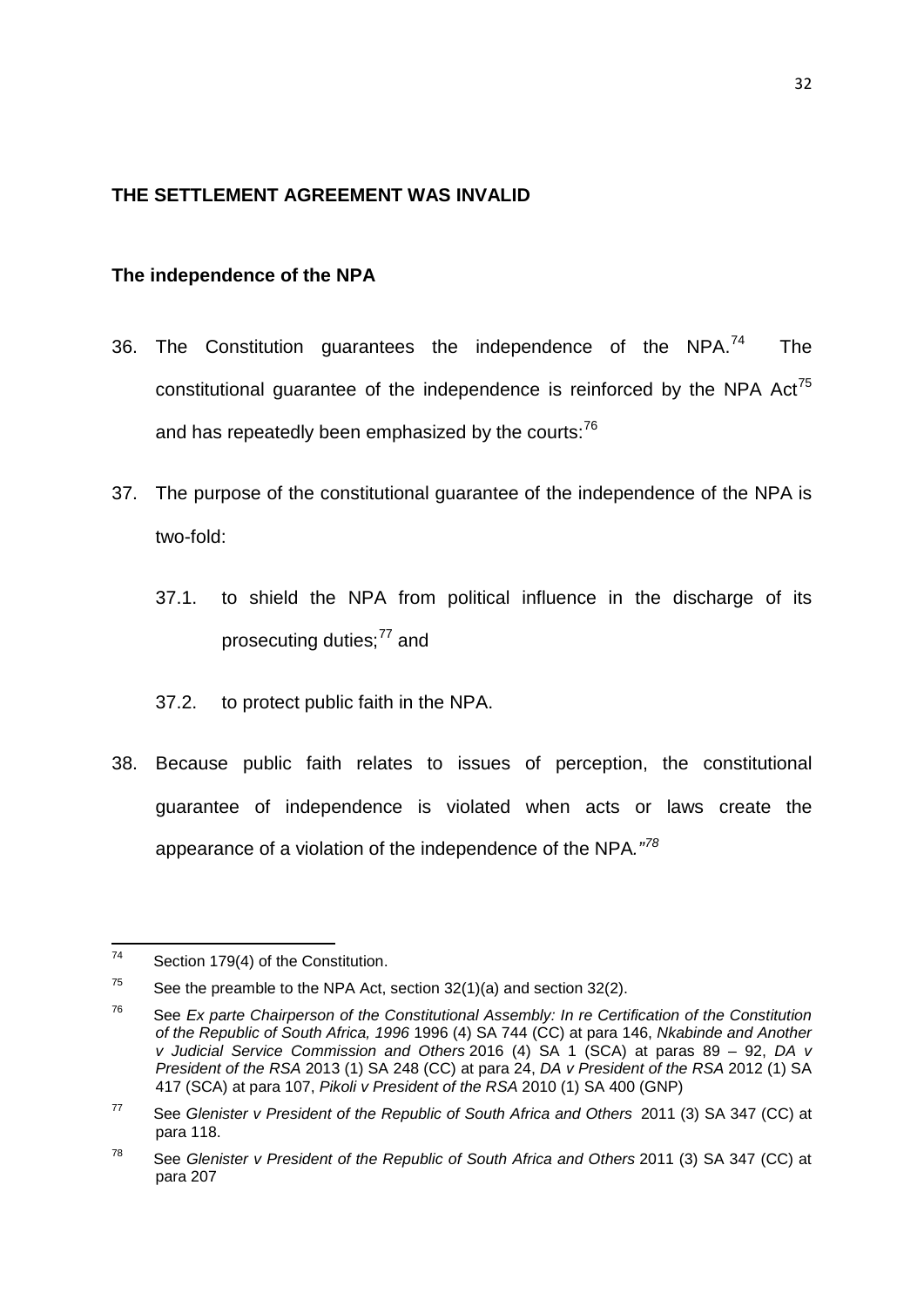39. Issues relating to the appointment and removal of the NDPP implicate the independence of the NPA directly because in the absence of adequate safeguards, the power of appointment and removal could be used to compromise the independence of the NDPP.<sup>[79](#page-32-1)</sup>

#### <span id="page-32-0"></span>**Section 12 of the NPA Act**

40. Because of the constitutional guarantee of the independence of the NPA, the removal of the NDPP from office is a matter which is regulated in close detail by the NPA Act. Section 12 of the NPA Act states the following in relevant parts:

"*12. Term of office of National Director and Deputy National Directors.*

*(5) The National Director…shall not be suspended or removed from office except in accordance with the provisions of subsections (6),(7) and (8).*

- *(6)(a) The President may provisionally suspend the National Director from his or her office, pending such enquiry into his or her fitness to hold such office as the President deems fit and, subject to the provisions of this subsection, may thereupon remove him or her from office –*
	- *(i) for misconduct;*
	- *(ii) on account of continued ill-health;*
	- *(iii) on account of incapacity to carry out his or her duties of office efficiently; or*

<span id="page-32-1"></span><sup>79</sup> See for example *Glenister v President of the Republic of South Africa and Others* 2011 (3) SA 347 (CC) at para 119 and 133 (Ngcobo CJ minority judgment) and 182, 213 and 217-227 (Moseneke DCJ and Cameron J majority judgment); *Helen Suzman Foundation v President of the RSA* 2015 (2) SA 1 (CC) at paras 77-91; *DA v President of the RSA* 2013 (1) SA 248 (CC) at paras 24-25; *[McBride v Minister of Police and Another](http://www.saflii.org/za/cases/ZACC/2016/30.html)* 2016 (2) SACR 585 (CC) at para 38 79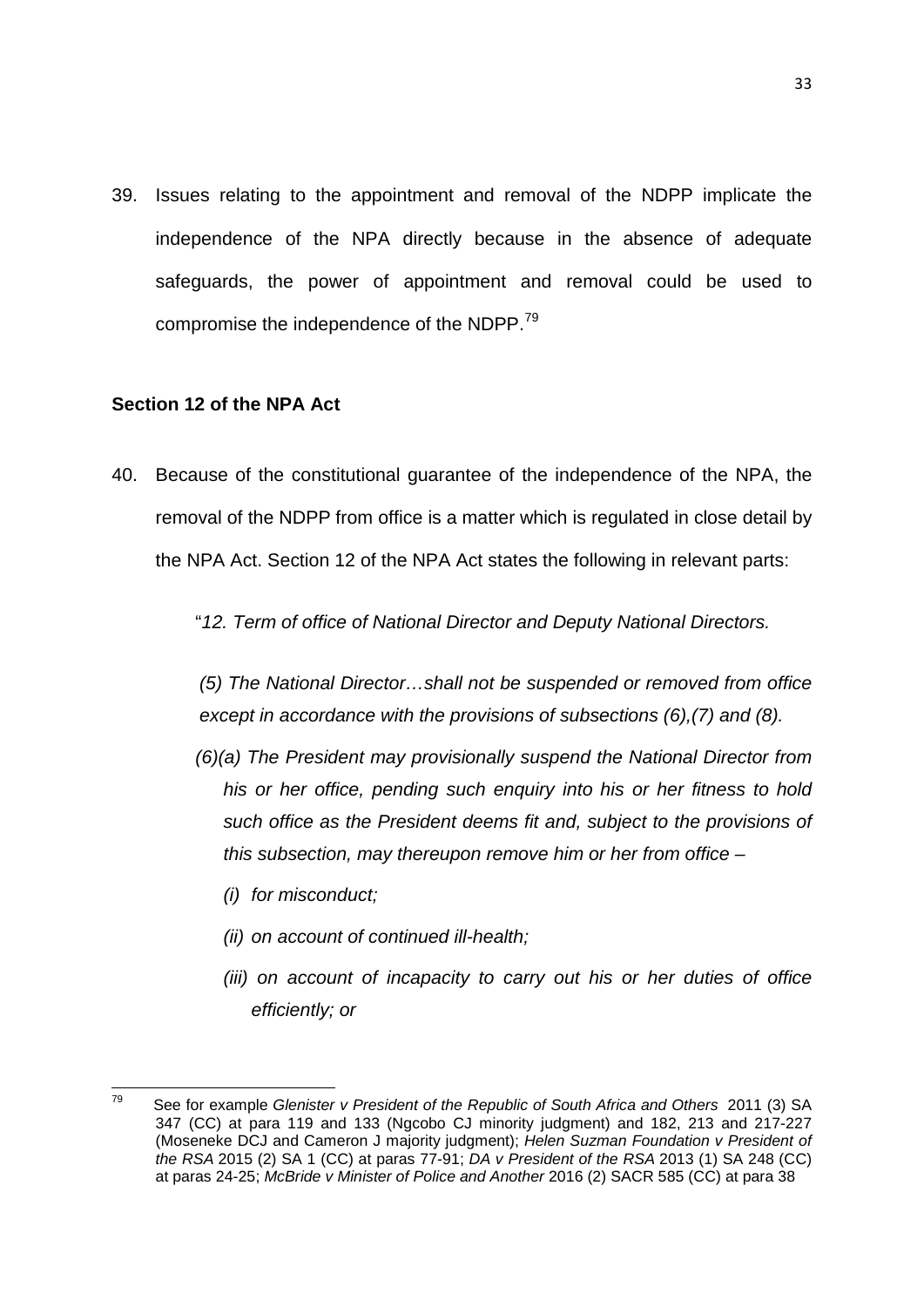- *(iv) on account thereof that he or she is no longer a fit and proper person to hold the office concerned.*
- *(b) The removal of the National Director…, the reason therefor and the representations of the national Director…(if any) shall be communicated by message to Parliament within 14 days after such removal if Parliament is then in session or, if Parliament is not then in session, within 14 days after the commencement of its next ensuing session.*
- *(c) Parliament shall, within 30 days after the message referred to in paragraph (b) has been tabled in Parliament, or as soon thereafter as is reasonably possible, pass a resolution as to whether or not the restoration to his or her office of the National Director…so removed, is recommended.*
- *(d) The President shall restore the National Director…to his or her office if Parliament so resolves.*
- *(e) The National Director…provisionally suspended from office shall receive, for the duration of such suspension, no salary or such salary as may be determined by the President.*

*(7) The President may also remove the National Director…from office if an address from each of the respective Houses of Parliament in the same session praying for such removal on any of the grounds referred to in subsection (6)(a), is presented to the President.*

- *(8)(a) The President may allow the national Director…at his or her request, to vacate his or her office –*
	- *(i) on account of continued ill-health; or*
	- *(ii) for any other reason which the President deems sufficient.*
- *(b) The request in terms of paragraph (a)(ii) shall be addressed to the President at least six calendar months prior to the date on which he or*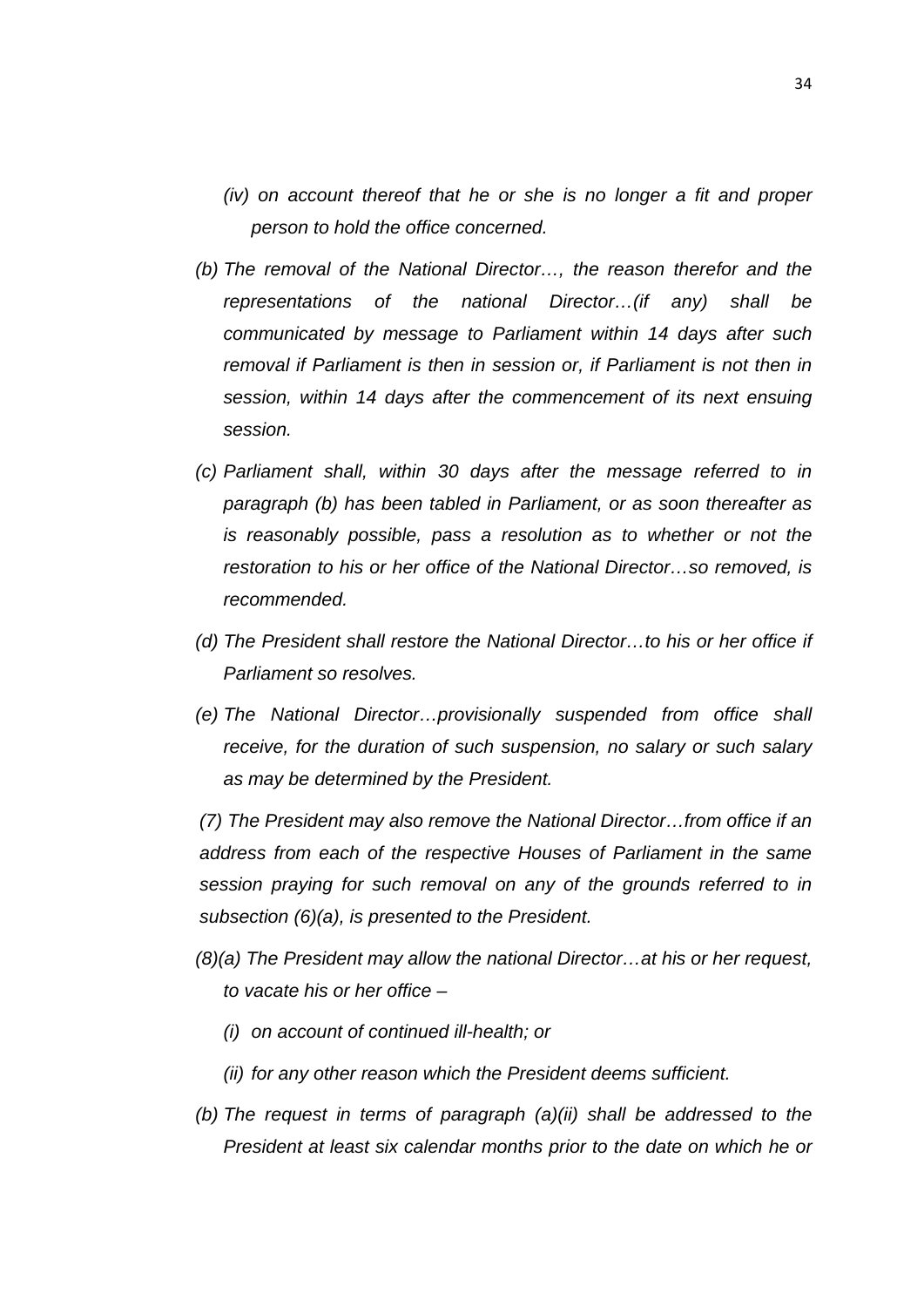*she wishes to vacate his or her office, unless the President grants a shorter period in a specific case.*

- *(c) If the National Director…-*
	- *(i) vacates his or her office in terms of paragraph (a)(i), he or she shall be entitled to such pension as he or she would have been entitled to under the pension law applicable to him or her if his or her services had been terminated on the ground of continued ill-health occasioned without him or her being instrumental thereto; or*
	- *(ii) vacates his or her office in terms of paragraph (a)(ii), he or she shall be deemed to have been retired in terms of section 16(4) of the Public Service Act, and he or she shall be entitled to such pension as he or she would have been entitled to under the pension law applicable to him or her if he or she had been so retired.*"
- 41. Sections 12(6) and (7) deal with the removal of an NDPP who is no longer fit and proper to hold office as NDPP. The President initiated proceedings against Mr Nxasana for his removal on this ground. However, he abandoned this process, expressly confirmed the fitness of Mr Nxasana to hold office and now claims merely to have permitted Mr Nxasana to resign in terms of s 12(8).
- 42. Section 12(8) allows the President to permit the NDPP to resign at his request. But the NDPP may only resign and the President may only permit him to resign as follows:
	- 42.1. The NDPP must request the President to allow him to resign.
	- 42.2. The NDPP must motivate his request.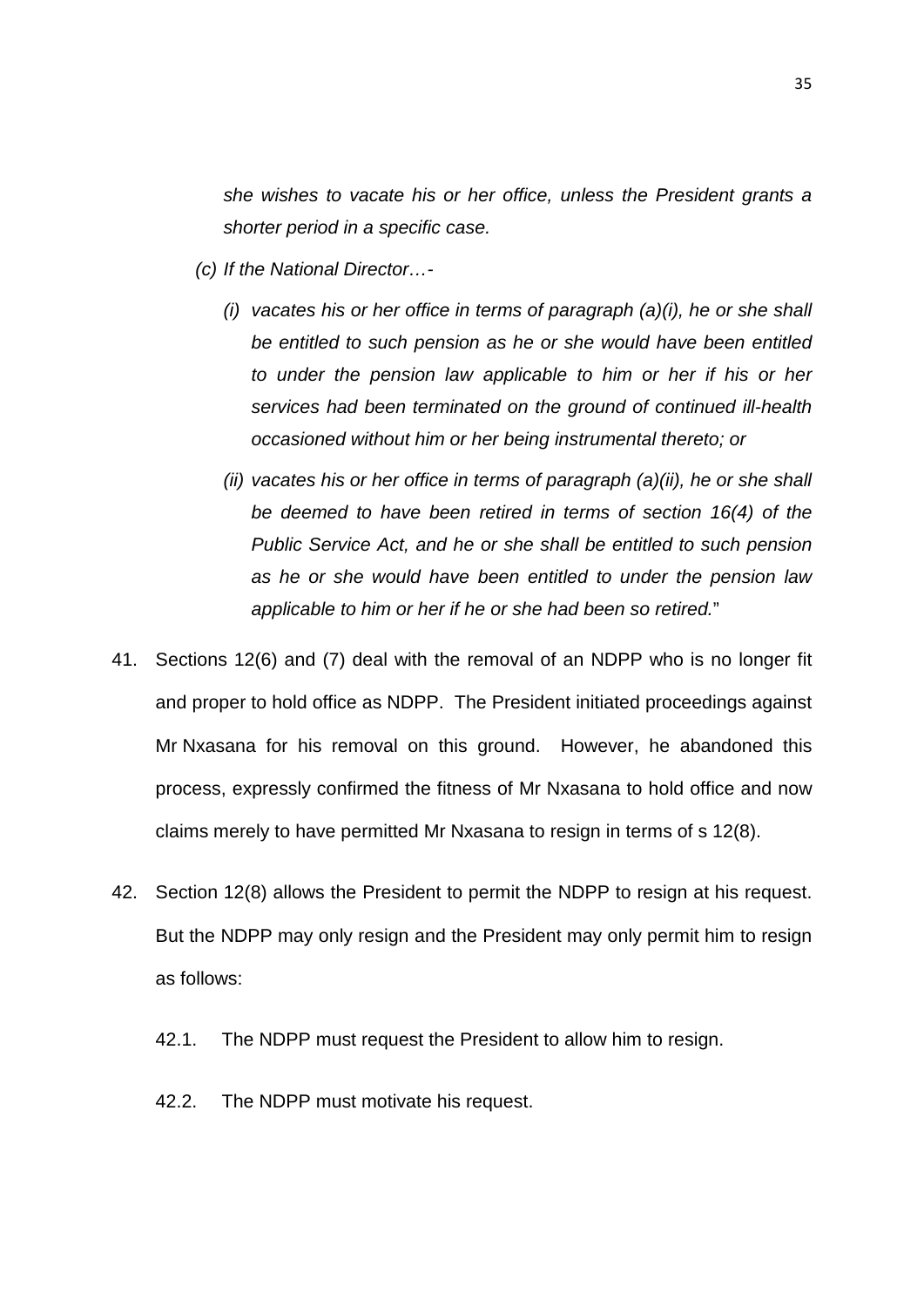- 42.3. The President must consider the NDPP's motivation and may only allow him to resign if he regards it as sufficient reason to do so.
- 42.4. The NDPP may then resign on the terms specified in s 12(8)(c). He is entitled to a pension and no more.
- 43. The NDPP may not resign and the President may not permit him to resign on any basis other than in accordance with s  $12(8)$ .<sup>80</sup> It means, amongst other things, that the President may not entice the NDPP to resign by offering him more compensation than that permitted by s 12(8)(c). That is so for the following reasons:
	- 43.1. Section 12(5) says expressly that the NDPP may not be suspended or removed from office otherwise than in accordance with ss 12(6), (7) and (8).
	- 43.2. The obvious purpose of s 12(8) is to permit but strictly regulate the NDPP's voluntary resignation from office. It must truly be voluntary and for good reason and in particular not for any financial reward.

<span id="page-35-0"></span><sup>80</sup> The decision in *Government Employees Pension Fund v Strydom* 2001 (3) SA 856 (SCA) relied upon by the respondents is clearly distinguishable on the grounds set out in paragraphs 100 to 105 of the High Court judgment. In any event, we respectfully submit that the court in Government Employees Pension Fund v Strydom 2001 (3) SA 856 (SCA) erred by holding that section 13(5) of the Magistrates Act 90 of 1993 did not exhaustively provide for the circumstances in which a Magistrate may resign his or her office. Considerations of judicial independence dictate that section 13(5) should be treated as exhaustive in much the same way as considerations of prosecutorial independence dictate that section 12(8) should be treated as exhaustive in the present case.  $80$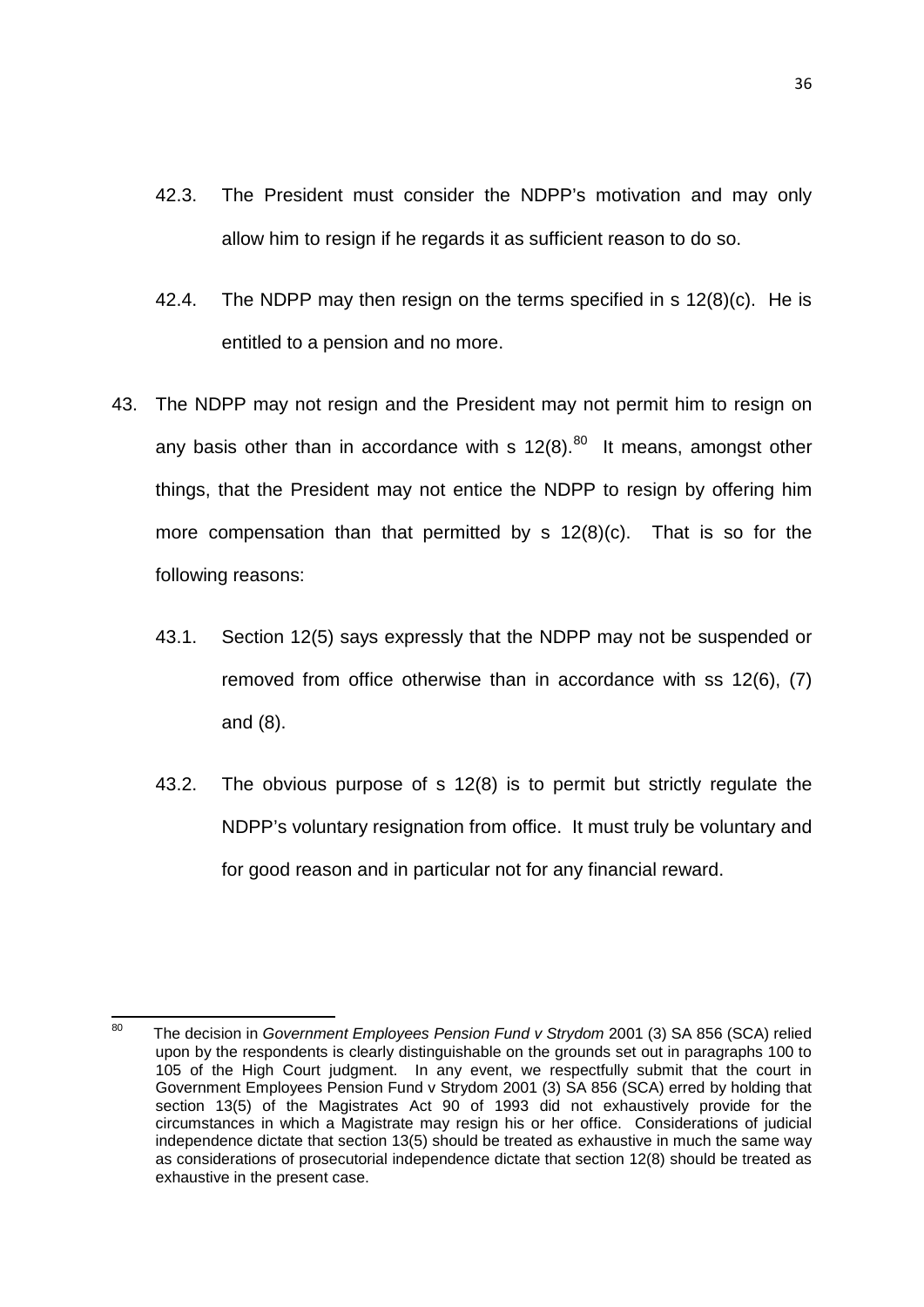- 43.3. Section 12(8) would be rendered pointless if it were permissible for the NDPP and the President to design their own resignation package, including a hefty golden handshake, beyond the scope of s 12(8).
- 43.4. It is contrary to the concept of prosecutorial independence to permit the President to rid himself of a troublesome NDPP by enticing him out of office by an obscene reward funded by public money.

#### <span id="page-36-0"></span>**The settlement was unlawful**

- 44. It is no longer disputed that the settlement agreement and the termination of Mr Nxasana's appointment were inconsistent with section 12(8) and invalid.
- 45. The removal of Mr Nxasana from office by means of the settlement agreement violated the independence related requirements of section 12(8) in two respects:
	- 45.1. First, as set out above, there was no request from Mr Nxasana to vacate office. On the contrary, Mr Nxasana repeatedly emphasized to the President that he did not want to vacate his office and it was the President who was initiating negotiations for Mr Nxasana to leave office.
	- 45.2. Second, the payment to induce Mr Nxasana to vacate office was far in excess of that permitted (and prescribed) by section 12(8) and violated the constitutional guarantee of prosecutorial independence.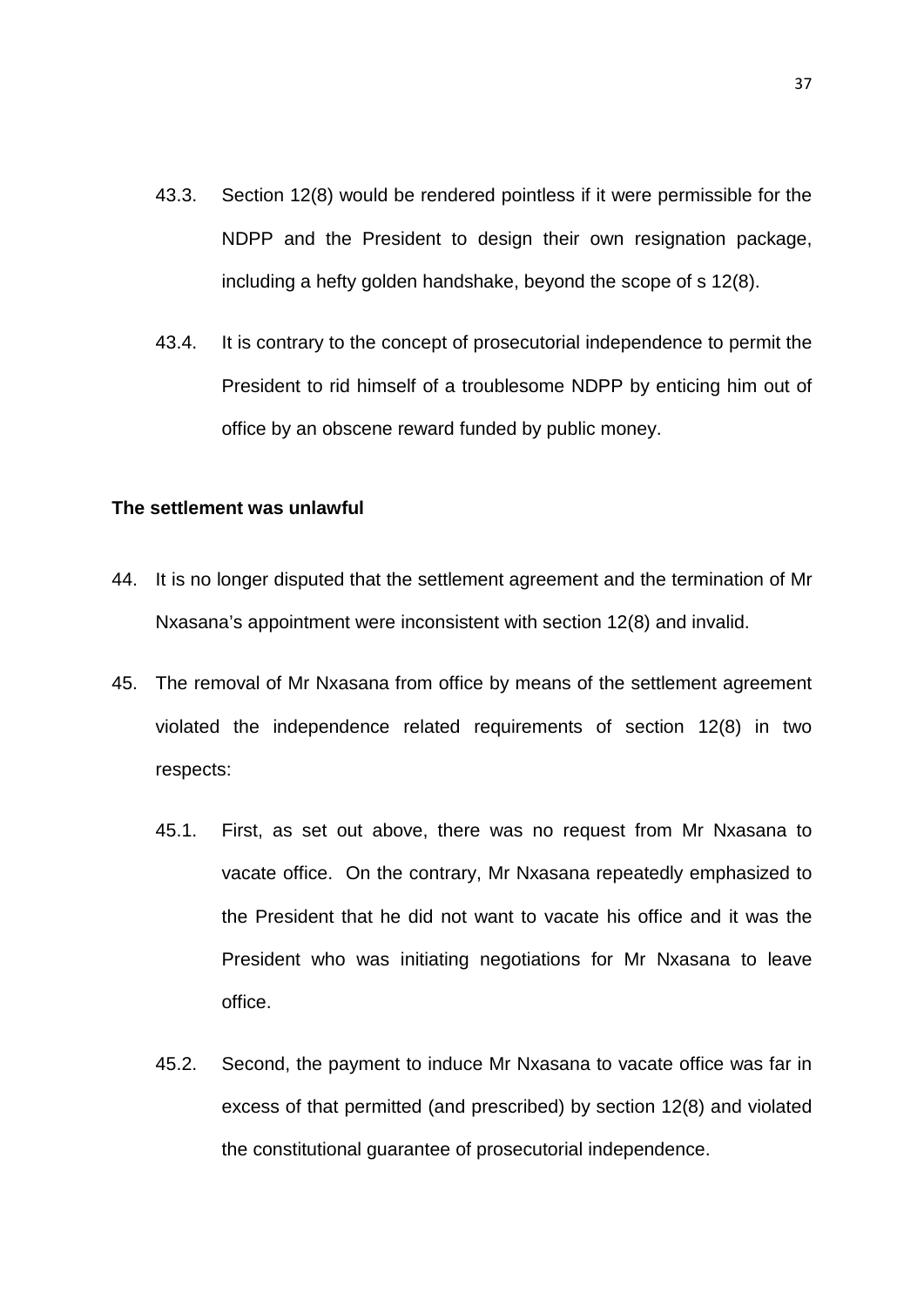# <span id="page-37-0"></span>**THE REINSTATEMENT OF MR NXASANA**

- 46. The High Court should have reinstated Mr Nxasana. That was the natural consequence of the conclusion that the termination of his appointment was unconstitutional and invalid.
- 47. The reinstatement of Mr Nxasana is the centrepiece of Mr Nxasana's appeal and we accordingly leave it to him to address it fully. For the purposes of these heads of argument we make only the following submissions of principle:
	- 47.1. To decline to reinstate Mr Nxasana would be subversive of the constitutional scheme of prosecutorial independence and the purpose of section 12 of the NPA Act. It would allow the President to achieve that which the Constitution and section 12 prohibited him from doing, namely the removal of Mr Nxasana in a manner inconsistent with the constitutional requirements of prosecutorial independence.
	- 47.2. There is nothing in the conduct of Mr Nxasana that suggests that he is not fit and proper to be reinstated as NDPP. He resisted extraordinary pressure brought upon him by the President to vacate his office. He has tendered the return of the settlement payment and consistently requested to be reinstated to his office.
	- 47.3. In any event, it is inconsistent with the scheme of the Constitution and section 12 of the NPA Act and the separation of powers between Parliament and the judiciary to decline to reinstate Mr Nxasana on the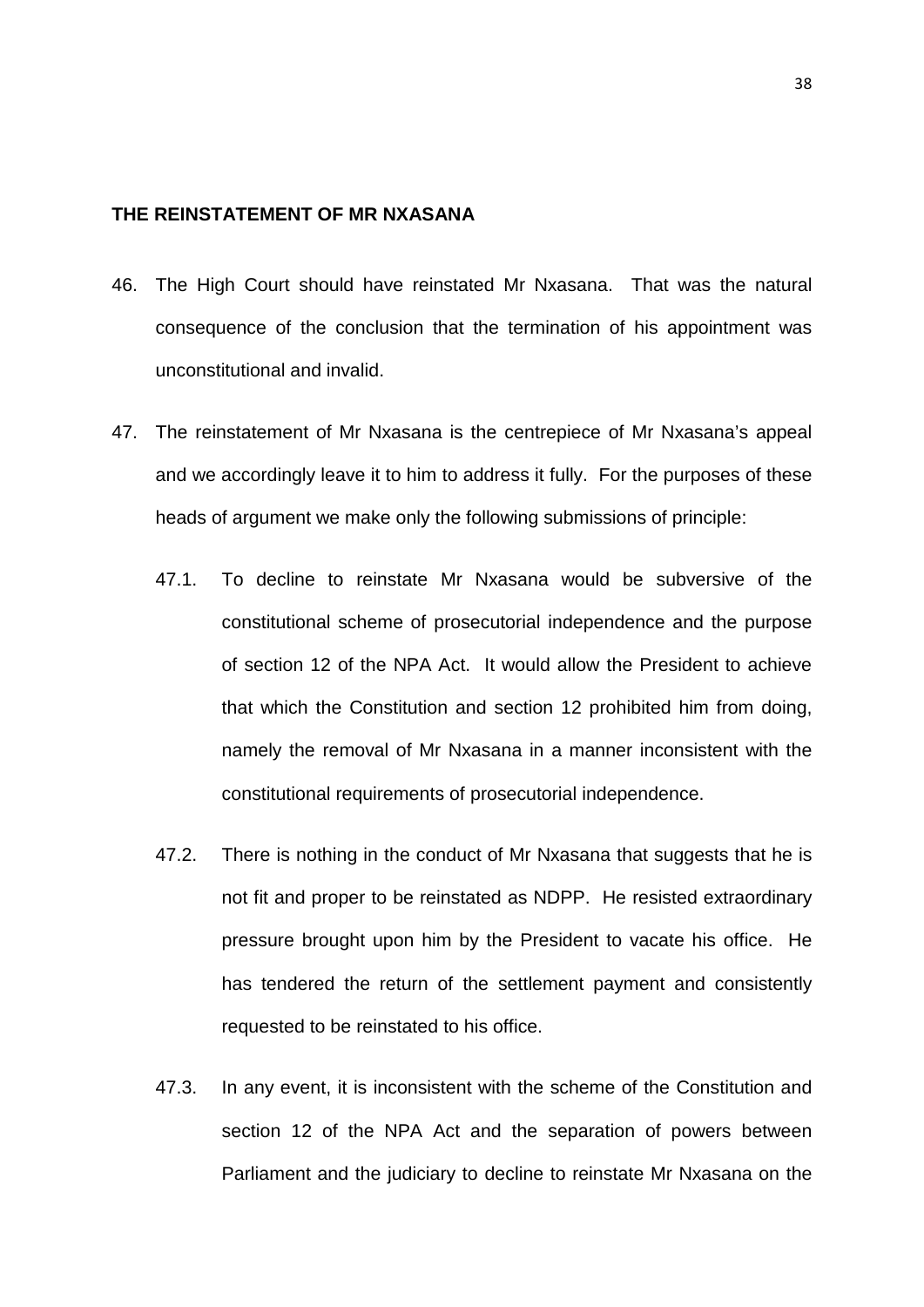basis of conclusions relating to his fitness for office which are reached in proceedings where no charges of unfitness were put to him and he did not have an opportunity to defend himself. The Constitution and section 12 require the reinstatement of Mr Nxasana. If there are allegations of his unfitness to hold office as NPA flowing from his ultimate capitulation to the President's attempts to remove him, these should be addressed through the procedures of section 12.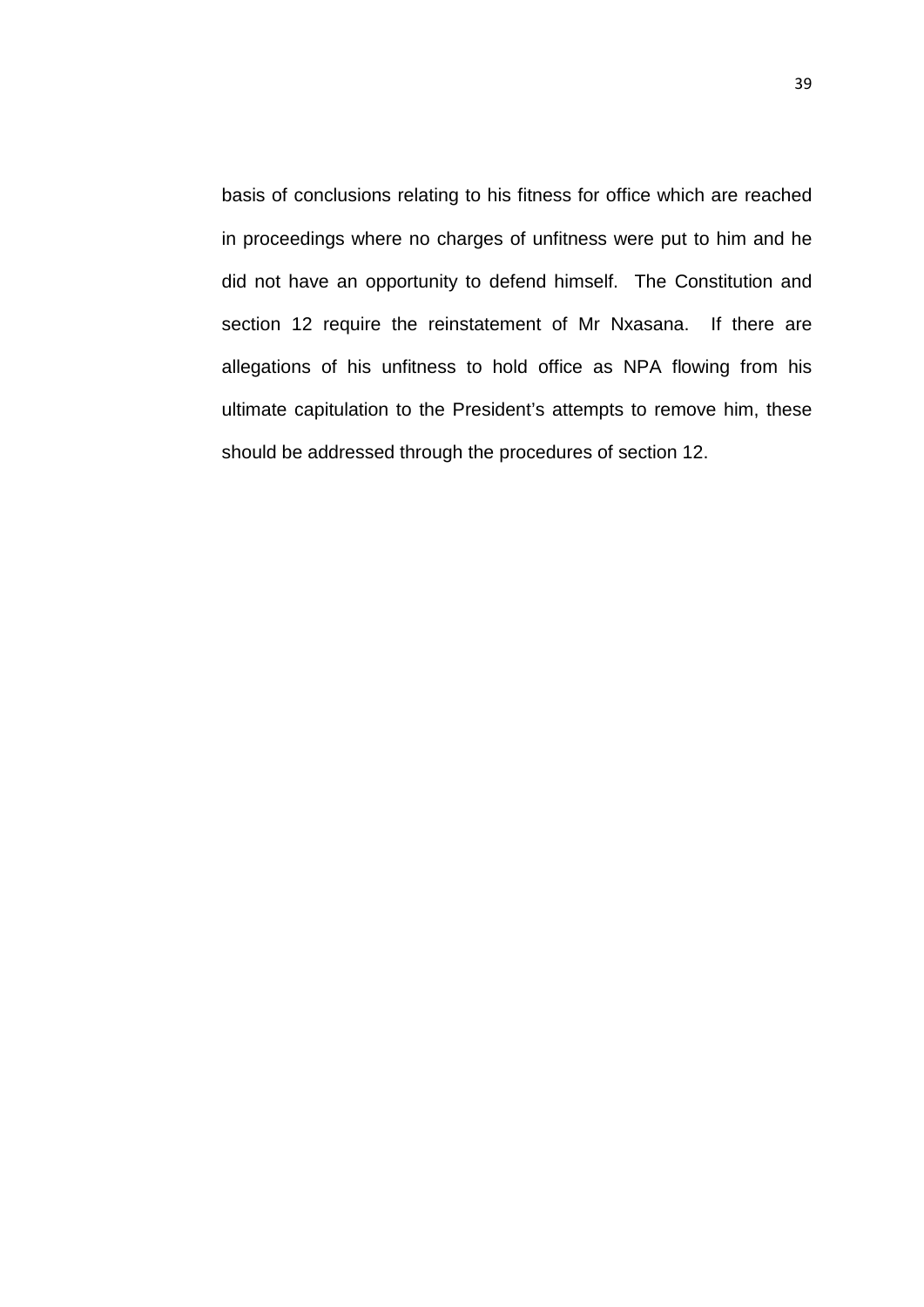#### <span id="page-39-0"></span>**MR ABRAHAMS'S APPOINTMENT WAS INVALID**

- 48. The termination of Mr Nxasana's appointment in terms of the Settlement Agreement was unconstitutional and invalid. This termination was a precondition for the appointment of Mr Abrahams. It follows that the appointment of Mr Abrahams was equally unconstitutional and invalid. The only remaining question is whether the court should exercise its remedial discretion by allowing Mr Abrahams to remain in office. But there are compelling reasons not to do so.
- 49. The default rule is that an abuse of power which is unconstitutional and invalid should be set aside. The court departs from this rule only if there is good reason to do so.
- 50. The primary consideration in the exercise of the court's remedial discretion, is to vindicate the Constitution. In this case, the President abused his powers to rid himself of Mr Nxasana and to appoint Mr Abrahams in his stead. Whether Mr Abrahams was complicit in this abuse or a mere pawn in it, is neither here nor there. The Constitution will not be vindicated for as long as the President is allowed to have his way by keeping Mr Nxasana out and Mr Abrahams in the office of NDPP. The vindication of the Constitution accordingly makes it necessary to remove Mr Abrahams from office.
- 51. Mr Abrahams pleads that he was innocent of any wrongdoing. But that is irrelevant. Even if one assumes that Mr Abrahams was a mere pawn in the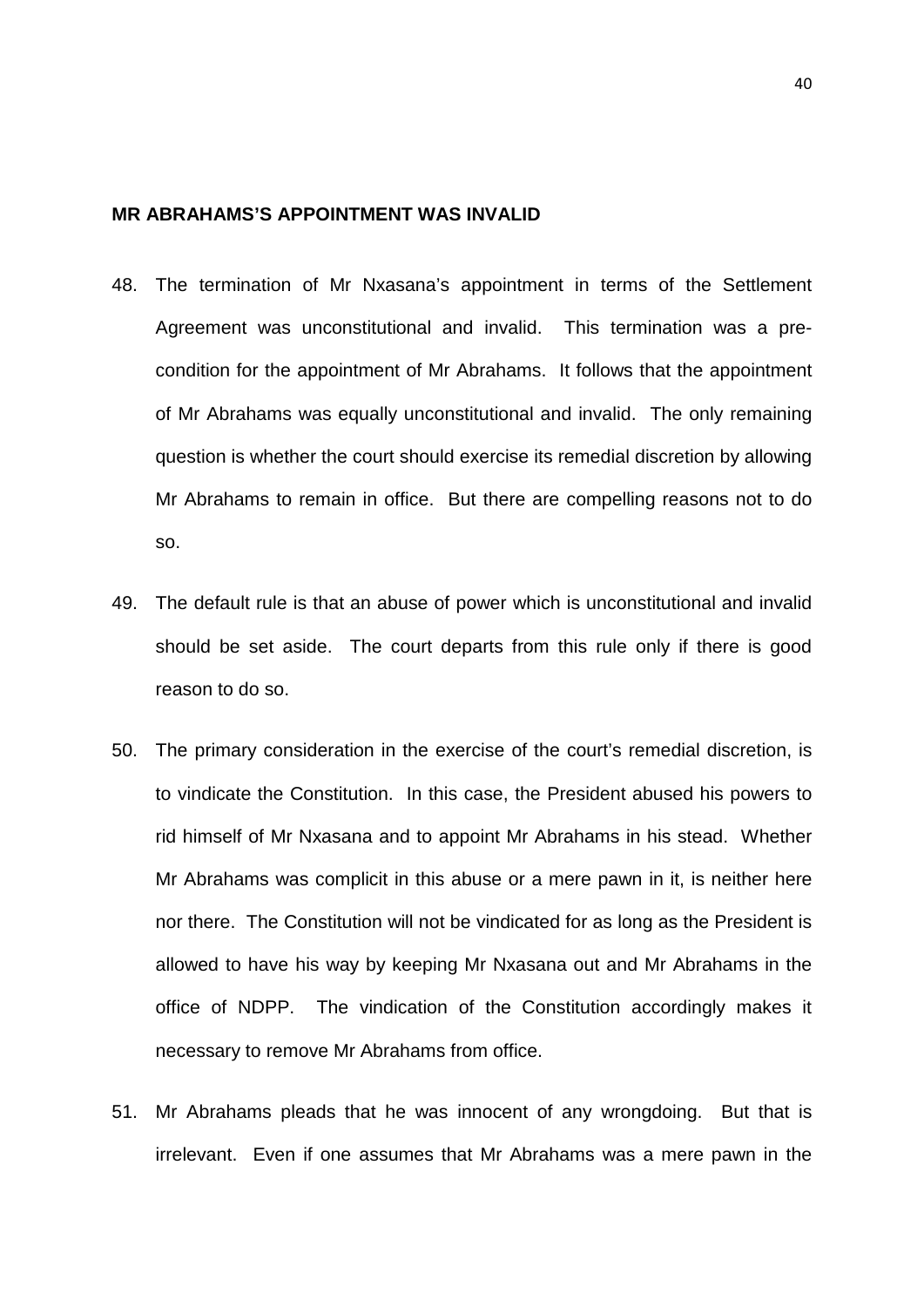President's abuse of power, Mr Abrahams became the beneficiary of that abuse. He would not have been appointed NDPP but for the President's abuse of power. There is no reason in law or equity to suggest that he should be allowed to keep his tainted windfall because it would be unfair to deprive him of its spoils.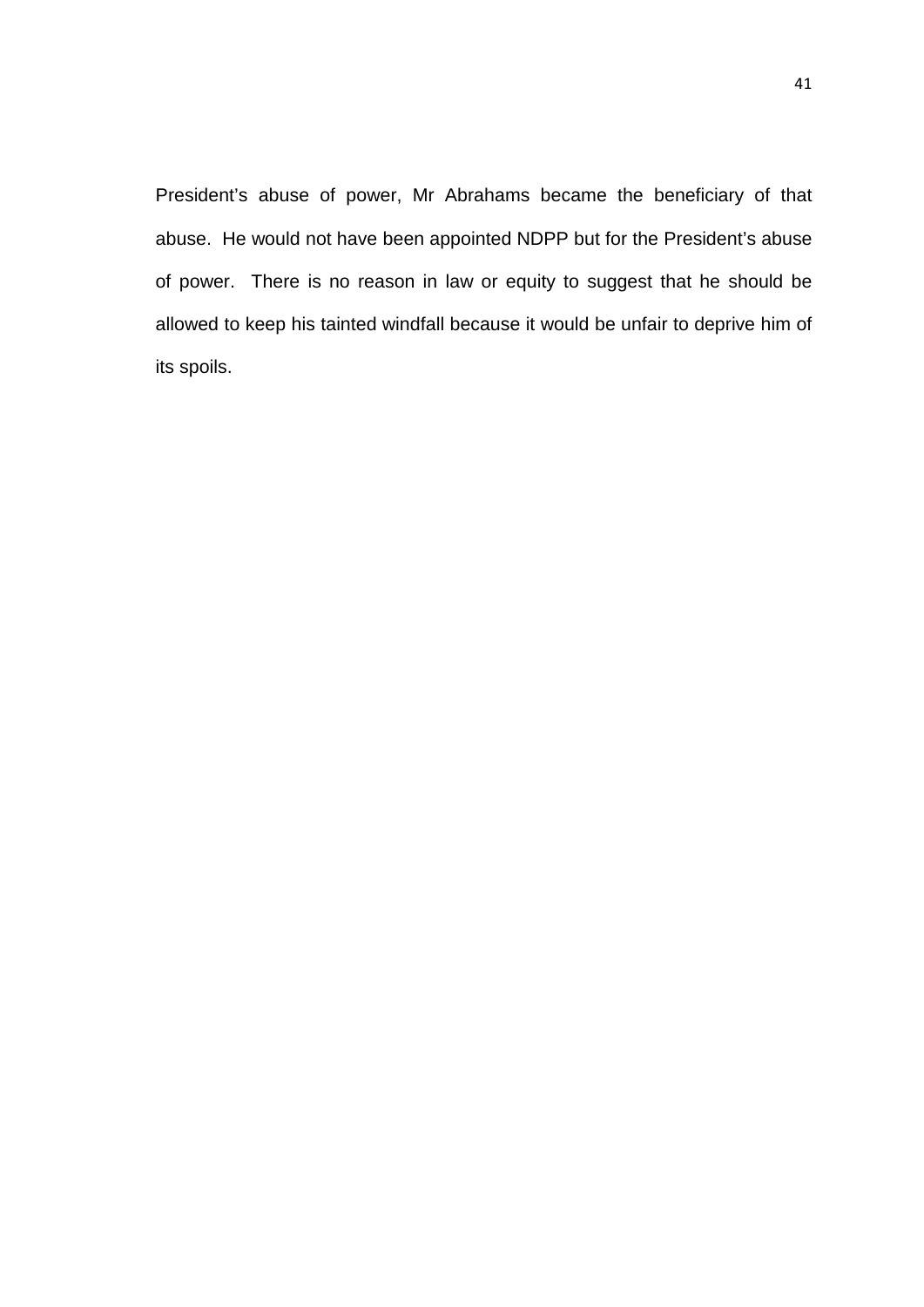#### <span id="page-41-0"></span>**THE PRESIDENT IS DISQUALIFIED FROM APPOINTING THE NDPP**

- 52. Mr Zuma is in jeopardy of prosecution on corruption charges. In such circumstances, Mr Zuma has a clear personal interest in the identity of the NDPP and cannot be involved in decisions affecting the appointment, suspension or removal of the NDPP.
- 53. Any such involvement
	- 53.1. would create a manifest appearance of bias and would be unlawful;<sup>[81](#page-41-1)</sup>
	- 53.2. would be inconsistent with section 96(2)(b) of the Constitution:
		- 53.2.1. in terms of s 96(2)(b), the President and the other members of the cabinet may not "*expose themselves to any situation involving the risk of a conflict between their official responsibilities and private interests"*;
		- 53.2.2. the President would inevitably be exposed to such a risk if he were to appoint the NDPP;
	- 53.3. would also violate the constitutional guarantee of the independence of the NPA because any such decision by Mr Zuma, who is an interested party, would appear to the public to be a decision that was influenced

<span id="page-41-1"></span><sup>81</sup> *SACCAWU v Irvin & Johnson Ltd (Seafoods Division Fish Processing)* 2000 (3) SA 705 (CC); *Turnbull-Jackson v Hibiscus Coast Municipality* 2014 (6) SA 592 (CC) at para 30. 81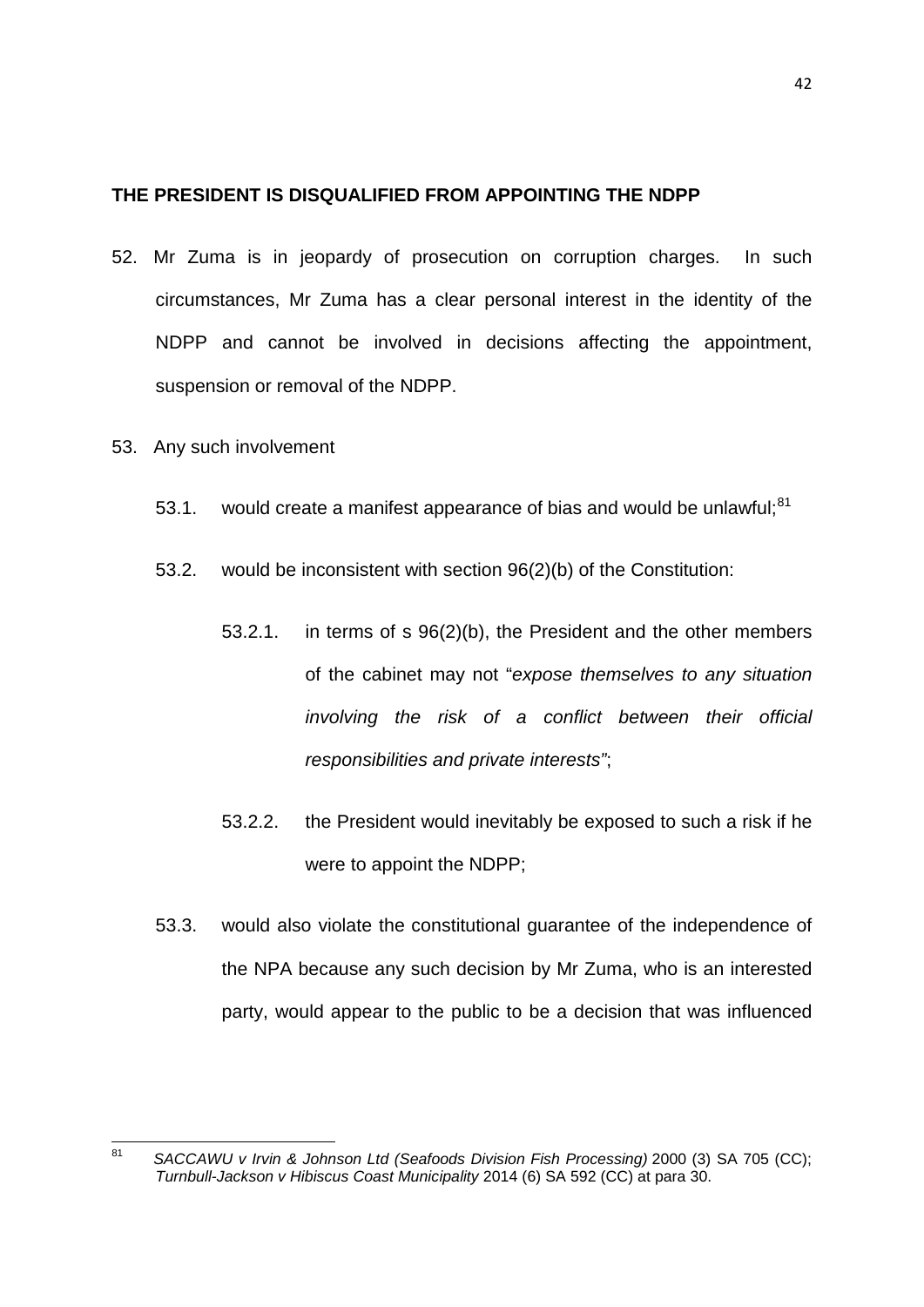by considerations relating to the likelihood of the particular NDPP deciding to prosecute Mr Zuma.<sup>[82](#page-42-0)</sup>

- 54. Mr Zuma's disqualification from the appointment of the NDPP renders him "*unable to fulfil"* that function of the President within the meaning of s 90(1) of the Constitution. The Constitution itself thus ordains that the Deputy President should perform this function.
- 55. The only basis upon which the President appeals against this order, is that it yields the incongruous result that he is not deemed to be the President for purposes of the appointment of the NDPP but is the President for all other purposes. There is no substance to this contention. Mr Zuma is the President for all purposes but he is unable to perform this one presidential function. That is why the resultant *lacuna* is filled by s 90(1)(a).

<span id="page-42-0"></span><sup>82</sup> *Glenister v President of the Republic of South Africa and Others* 2011 (3) SA 347 (CC) at para 207 82